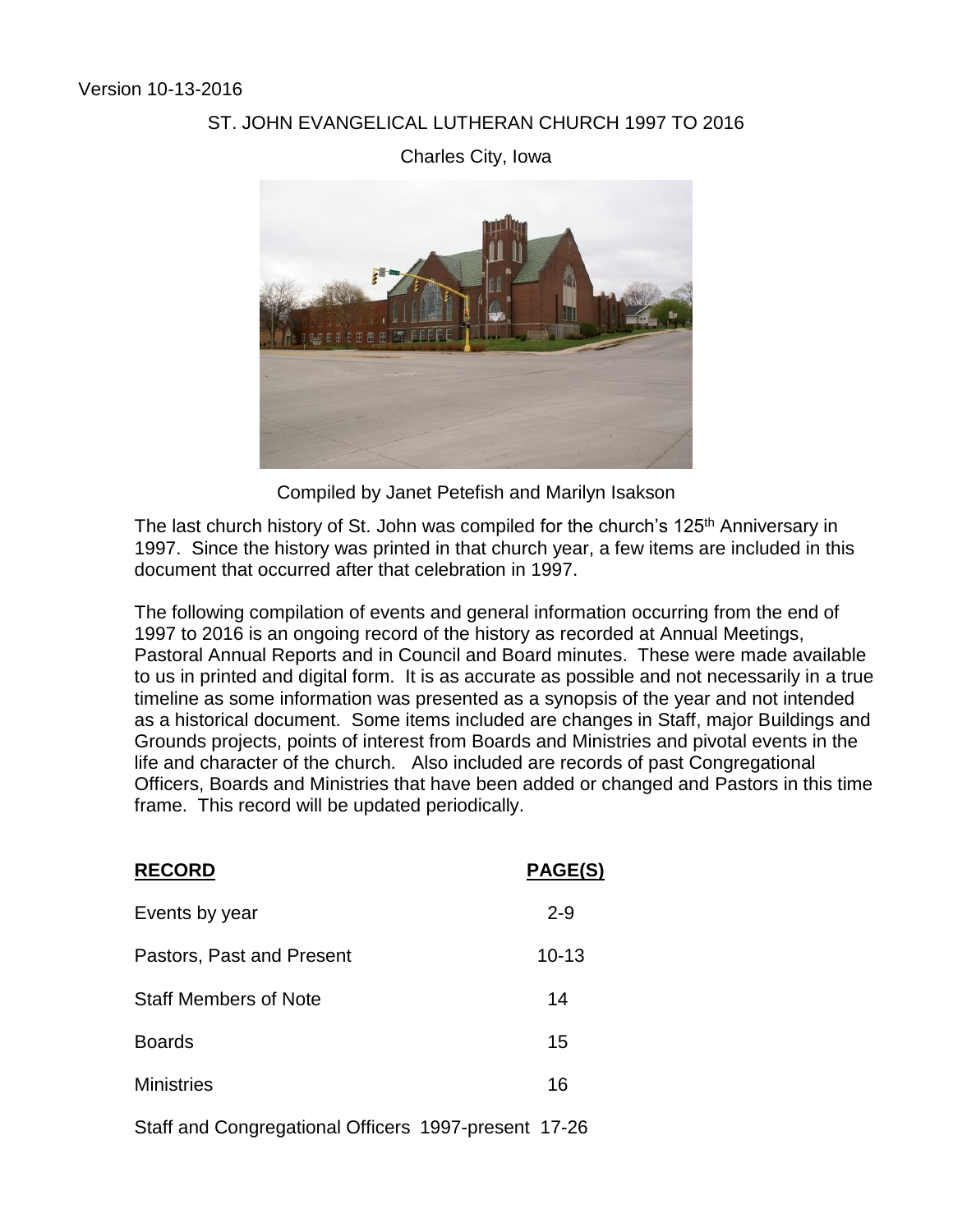# **History 1997-2016**

## **1997**

- $\bullet$  125<sup>th</sup> Anniversary of the congregation
- Andrea DeVore was hired as the church Business Manager.
- Pastor Behling resigned and was called to a parish near Albert Lea, MN.
- The preliminary Call process began.
- Written commitment forms for help, prayers and financial support were created by the Stewardship Board as an update to the Time and Talent forms.
- A new structure for Council and Boards as a result of a 1996 update to the bylaws was instituted. This was a change from most Boards meeting in one night and then joining in a large Council meeting to a separation of meeting times and responsibilities. Boards began taking more ownership of their individual responsibilities and the Council began focusing on the overall well-being of the church and defining a vision for the future.

# **1998**

- The Celebrate Service began in the Parish Hall at 9:15 a.m. on Sunday mornings with a praise band.
- The parsonage was refurbished for a new pastor.
- An interim pastor, Pastor Paul Forde, was hired for three months and then Pastor Sally Gausman filled in part-time until the call process chose Pastor Mark Anderson.
- A new bus was purchased to replace the beloved 'Old Blue'.
- Jack and Jill Preschool's name was changed to St. John Christian Preschool.
- 100 trigger locks were given away at the Cedar Mall in a youth ministry program to save lives. This was covered by local and national news.
- Project Identity of the ELCA helped create community Media presence with ads on cable TV featuring the St. John name, address and phone number daily and with flyer inserts in the local papers.
- New church signs were installed.
- Dennis Petersen created a Nativity Scene for the corner of Gilbert and Main for a Christmas display.
- Repair was done on the stained glass window on the north side of the sanctuary.
- Ron Jensen resigned as custodian and Roger Michael was hired full time and Mark Davidson part-time.

- A scholarship fund was created for the preschool
- The Flood of '99 made St. John the center for the Red Cross, Salvation Army and the United Way. The congregation responded with volunteerism and food.
- Simply Giving was introduced.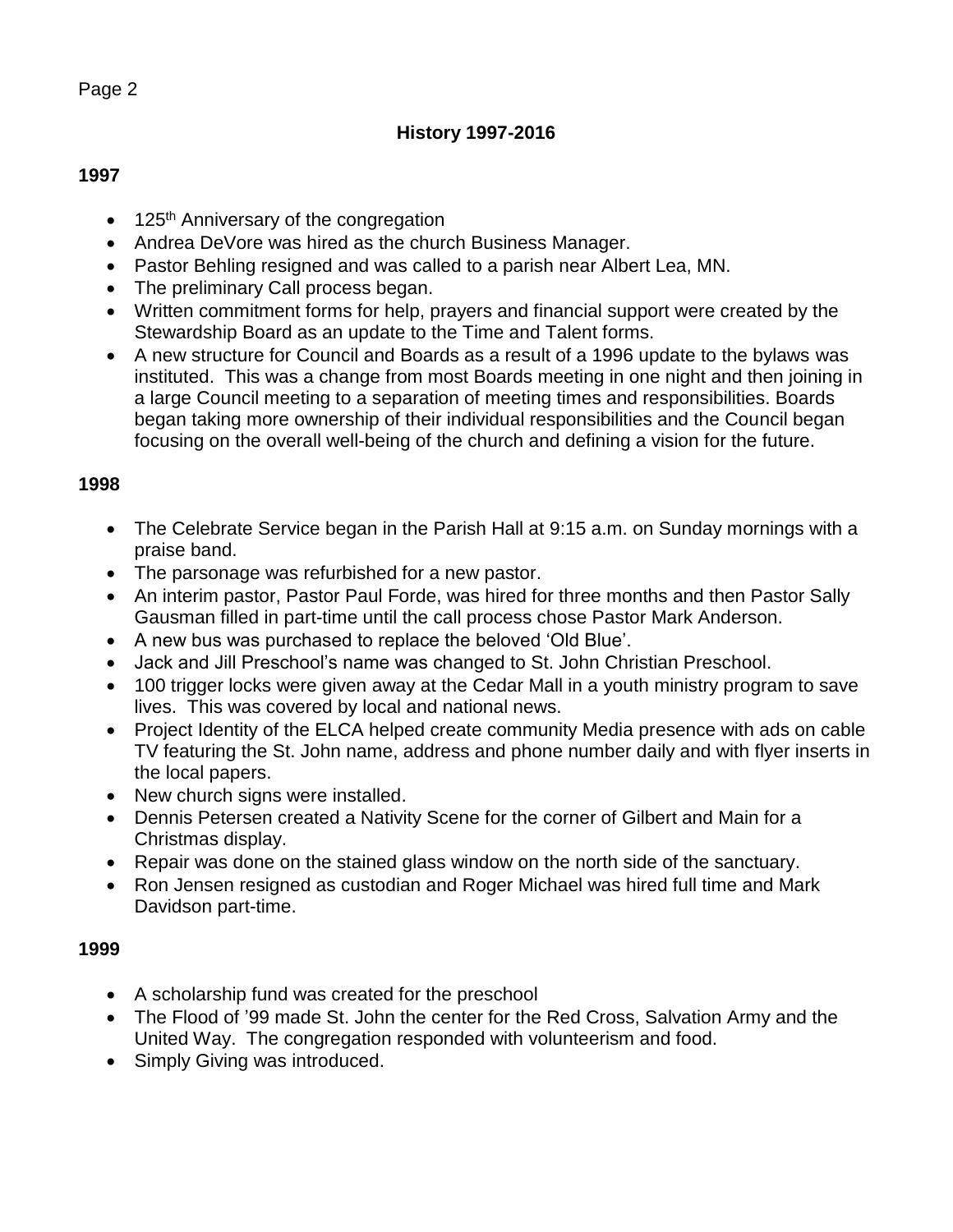# **2000**

- A Sabbatical Leave Policy was added to the bylaws.
- Teen Serve brought 400 teens to Charles City for two weeks to serve by rehabilitating 100 homes of low income and elderly residents. This included cleaning, painting, roofing and basic carpentry.
- The Church mortgage was paid off thanks to the Gladys Gregg estate.
- Shirley Holm resigned as Parish Youth Assistant.
- The congregation was challenged to read the entire Bible in 2000.
- A commercial quality video about St. John was aired on cable TV.
- An after school program for  $3<sup>rd</sup> 5<sup>th</sup>$  graders was formed.
- New ceiling, window treatments and lights were installed in the Parish Hall as well as a sound system.
- An LCD projector was purchased and used at meetings and the 9:15 service.
- New tables were purchased for the Parish Hall.
- Dart Ball started.
- Lenten / Easter crosses were installed and the Nativity Triptych was completed for the Gilbert and Main corner.
- WELCA sent representatives to the first Synodical Women's Organization Convention in Ames.

# **2001**

- The second floor windows were replaced to be energy efficient.
- Pictures were taken for the pictorial directory.
- Gloria Crumpton resigned and Susan Wegner was hired as church secretary.
- Pastor Anderson resigned and went to serve at the Synod office.
- The Council began sending Council members to the Board meetings to promote communication between them.
- Deb Hocking painted murals on the stairs and the bottom hallway.
- Lighting was installed for the North stained glass windows in the sanctuary.

# **2002**

- A call committee was elected with 6 members and 1 alternate.
- A new church profile was created.
- The pictorial directory was delivered.
- The second street parsonage was renovated.
- Pastor Werges was hired.
- This was the first year of the Pioneer Club after school program.
- A kiosk bulletin board was built for the Narthex to display items of interest.

- A goal was set to offer more Bible Study.
- A second Sunday of Communion was added;  $1<sup>st</sup>$  and  $3<sup>rd</sup>$  Sundays of the month.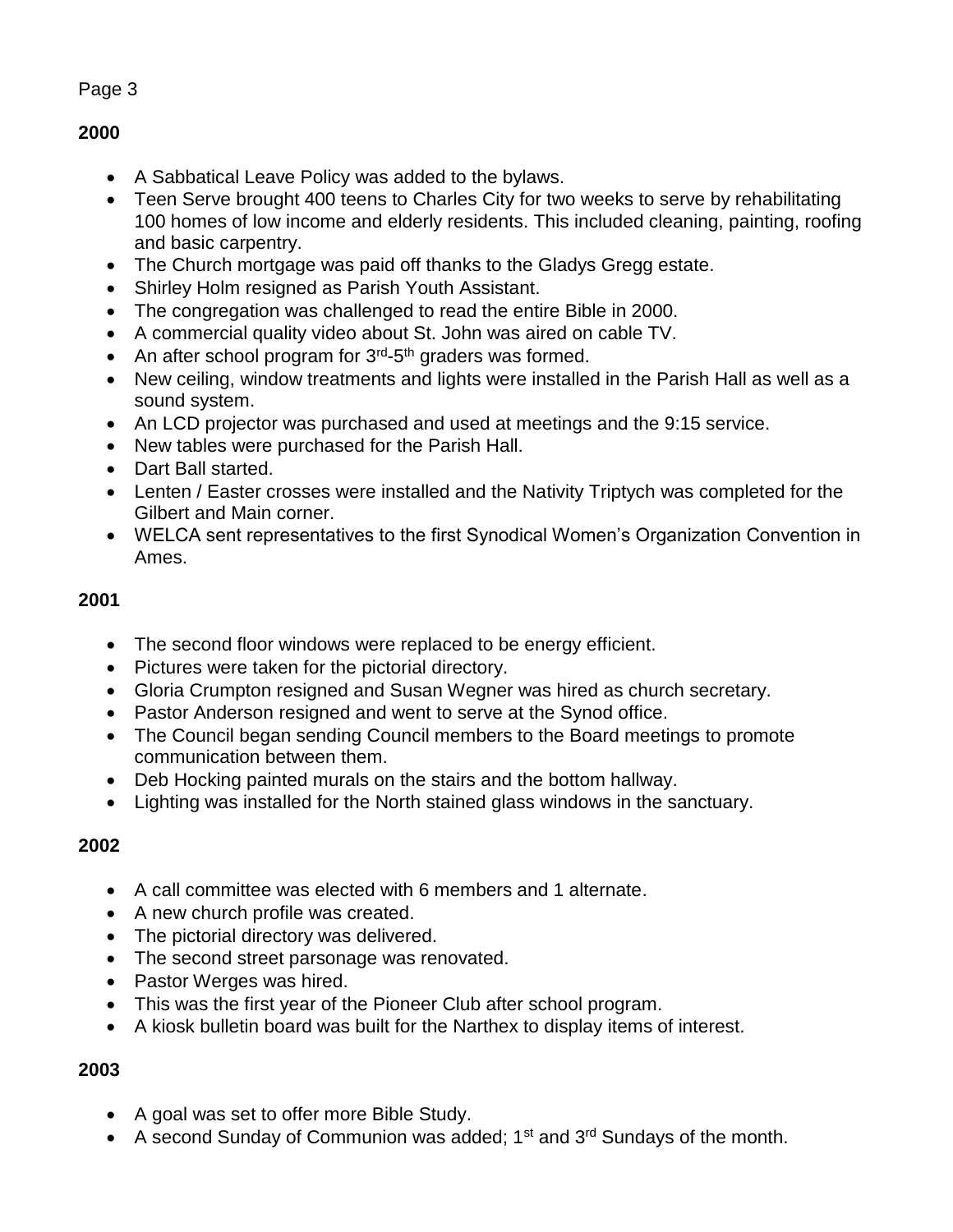Visitation Pastor Oppedahl retires and the decision was made to not hire a new visitation pastor. A visitation committee takes over Communion on their visits.

# **2004**

- A mission trip to Washington, DC included work in a soup kitchen and Habitat for Humanity.
- Cindy Zirbel died in a car accident and Sara Hoffman was hired as Assistant Director of the Preschool.
- Julie Randall resigns as Parish Education Assistant and Brenda Bailey was hired.
- Simon Estes visited in May as a result of his friendship with the Christian Ones group and WELCA.
- The after school program changed from 'Pioneer Club' affiliation to St. John 'Discovery Kids'.

# **2005**

- Security cameras and monitor were installed.
- Missionary Maryn Olson came to talk to the congregation about mission work in Namibia.
- The congregation filled a semi with food and supplies for victims of Hurricane Katrina in Biloxi, Mississippi.
- A mission trip also went out east for a similar experience to 2004.

- Pastor Werges led a group of volunteers to Biloxi for hurricane relief.
- The stained glass windows were repaired and reinforced and a dedication of the new Ascension window took place in April.
- New banners were made to decorate the Parish Hall.
- The SAFE program was instituted to keep our children safe from predators in church based ministries and programs. Pastor Werges was in charge.
- Ken and Connie Swant helped to bring the internet and email to St. John.
- New support groups were organized for Alzheimer's and Stroke victims as well as continued support for the Parkinson's group.
- Many congregation members committed to read through the Bible.
- The first outdoor service, Praise in the Park, was held.
- The Lent challenge was the call to be a DISCIPLE
	- 1. Pray Daily
	- 2. Worship weekly
	- 3. Read the Bible
	- 4. Serve the congregation
	- 5. Be in a Relationship with others to care and encourage
	- 6. Give of my time, talent and resources
- One service was held on Reformation Day with a 'Pack the Church' Sunday. This was followed by displays and information on various ministries displayed in the Parish Hall.
- Support of missionary Maryn Olson's work on AIDS education in Namibia continued.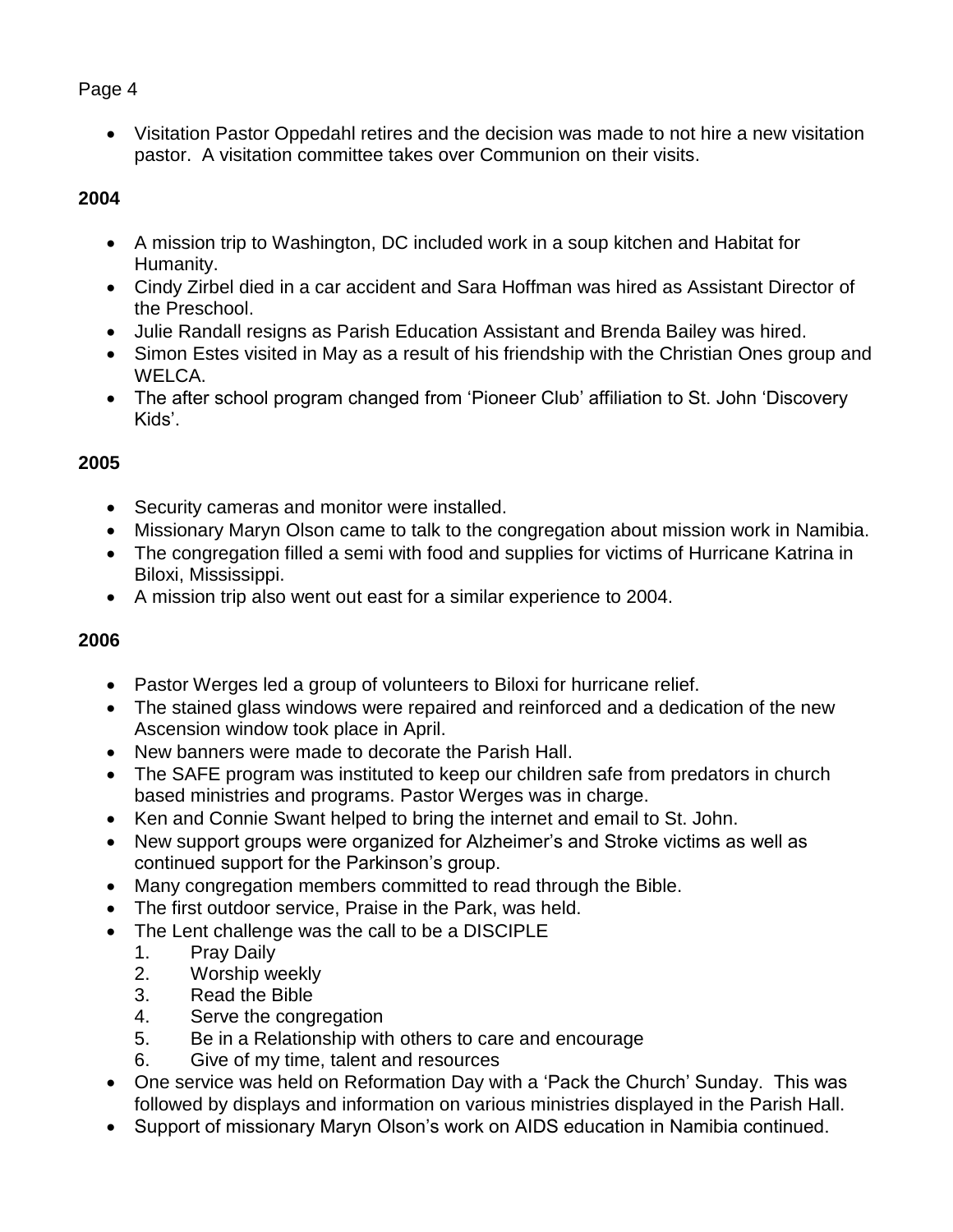- The church bus was sold.
- The organ was refurbished and new features installed including digital recording of the songs played by the organist. It was over 80 years old at this time.
- Tricia Spading, the new Youth Director, helped revamp the third floor.

# **2007**

- A small group began exploring buying a commercial style bus for the church.
- The refurbished organ was dedicated at a service with music by Andrea DeVore and special guest, Mark Babcock, of Central College.
- Rhonda Christiansen retired in May as Preschool Director / teacher after 25 years of service. Sara Hoffman took over and the Assistant Director position was filled by Kate (Christiansen) Anderson.
- Tricia Spading resigned.
- More groups went to Biloxi and southern Minnesota for disaster relief mission and out east for youth mission opportunities.
- Sue (Wegner) Bernemann resigned as church secretary and Kathy Hoeft was hired.
- Kathy Michael, church chef, suffered a health problem and Norm Klemesrud stepped in to continue the Wednesday night dinners. Lori Nettleton and the Wednesday evening Bible study also stepped in to help as well as Ken Swant to keep the ministry going.
- This was the last year of the Christian Ones.
- A major roof repair began in November and a 5000 gallon fuel tank was removed from the church property.
- The third floor was remodeled with a new classroom and meeting area using many adult and youth volunteer hours.

- The church roof project was completed with all of the tiles and the underlying fabric replaced. The tiles were reset and new flashing installed.
- Biblical characters to bring the Gospel message were used in the Lenten services and at some Sunday services.
- June brought another flood to the community and St. John again became the fore-front of assistance to the city as we housed and fed victims and workers. The Salvation Army and Red Cross made St. John their headquarters.
- Pastor Werges took a Sabbatical during the summer.
- The church's old boiler reached the end of its effective life so the replacement of the heating system caused some major remodeling to much of the building. The preschool bathrooms were also remodeled with automatic lights and lower fixtures. The projects also led to some ceiling and wall repairs.
- A bus was purchased.
- Meetings were held in October, led by the Council, to determine priorities for 2009; emphasis would be on family, ministry, youth ministry and outreach.
- Discussion between the Board of Deacons, staff and pastors led to the decision to set the Sunday worship schedule to 8:00 a.m. (traditional) and 10:15 a.m. (non-traditional, contemporary).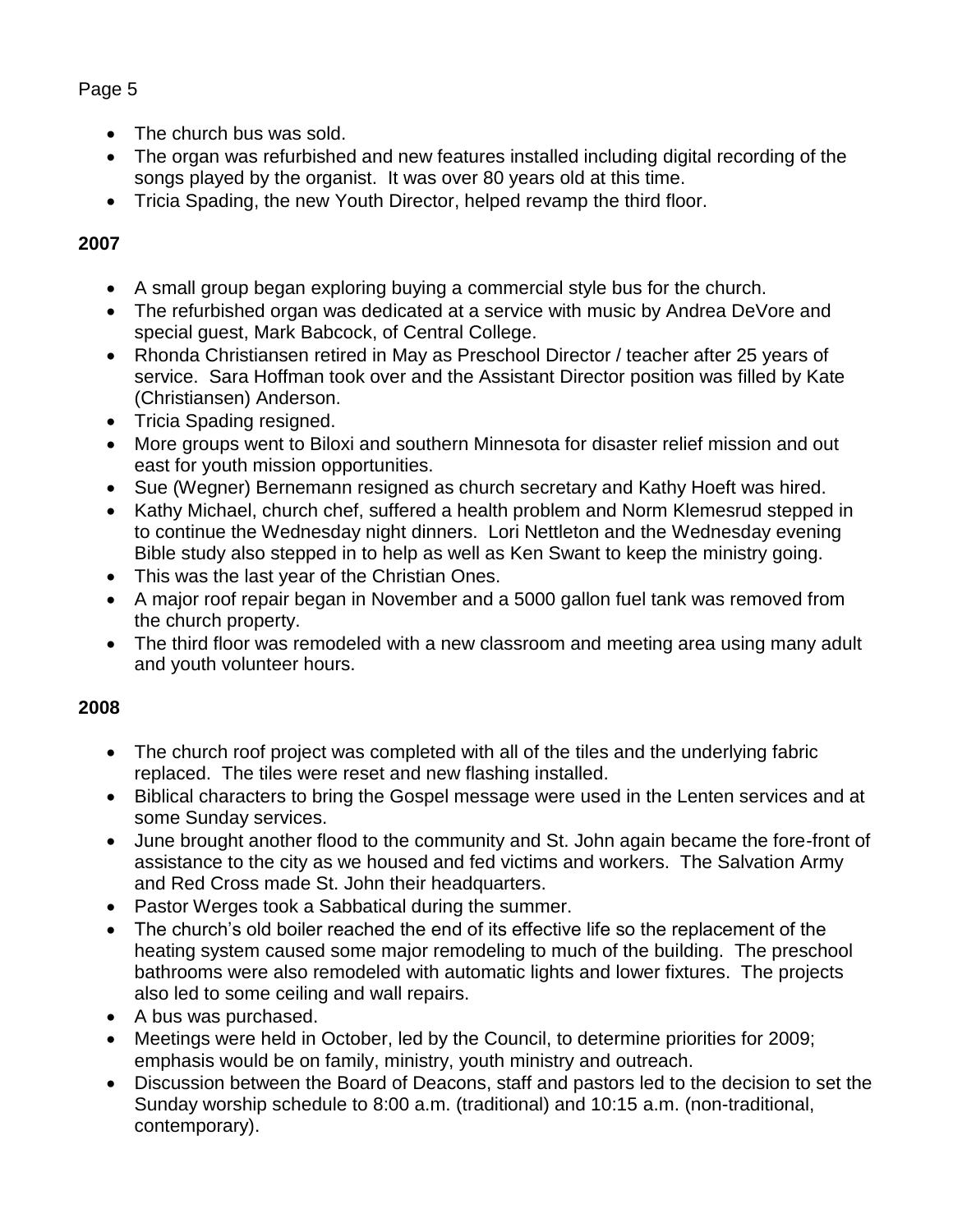# **2009**

- New Boards: Family Ministry and the Board of Youth Ministry.
- The 2009 decisions by the ELCA Church-wide Assembly complicated the life of our congregation with the decision to allow same sex committed pastors to be included in the pool of pastors. This resulted in the strategy to allow church members to choose to express their dissent by withholding their offerings from the benevolence support to the NE Iowa ELCA synod.
- Andrea DeVore was honored for 40 years of service in the music ministry at St. John.
- The Parish Life Board organized a new church pictorial directory.
- A church cookbook was compiled for a fundraising event and sold at Christmas time.
- The parking lot was patched and paved.
- A roof repair over the Parish Hall with a new membrane overlay was completed.

# **2010**

- Roger Michael resigned and Jason McDonald was hired as custodian.
- Brenda Bailey resigned as Parish Education Coordinator
- The computer system was updated with five new Apple computers and a new server.
- Pastor Niezwaag took a sabbatical May through August.
- A security fence was built for the St. John Preschool
- The 3<sup>rd</sup> floor was updated with commodes, paint, carpet and furniture.
- Mission / Youth Trips: February to Texas, March to the Wisconsin Dells and December to Chicago.

- In the beginning of the year speakers came to St. John to explain the ELCA decision to ordain individuals who are actively engaged in committed, publically acknowledged, longterm homosexual relationships. Speakers spoke for and against the decision. Feedback forms were filled out and reviewed by the Council. The decision was made "to not pursue a congregational vote at this time on the issue and to move on with the business of St. John."
- WELCA disbanded and a task force was formed to reorganize the ministries of that group. Women's Ministries was formed without affiliation with the ELCA.
- Sarah Hoffman resigns as Director of the preschool and Whittney Nordmeyer was hired.
- Wednesday night suppers were stopped for a time until Norm Klemesrud stepped in to restart them.
- Pastor Werges resigned to accept a call in Iowa Falls and Wellsburg in October.
- The Hillside parsonage was sold.
- 200 members attended a meeting to decide the direction of St. John with the departure of Pastor Werges.
- A full-time Youth and Family Director and a part-time Pastor were the direction the council decided to pursue in the hiring / call process.
- A middle school mission trip to South Dakota and a high school trip out East were part of the summer activities.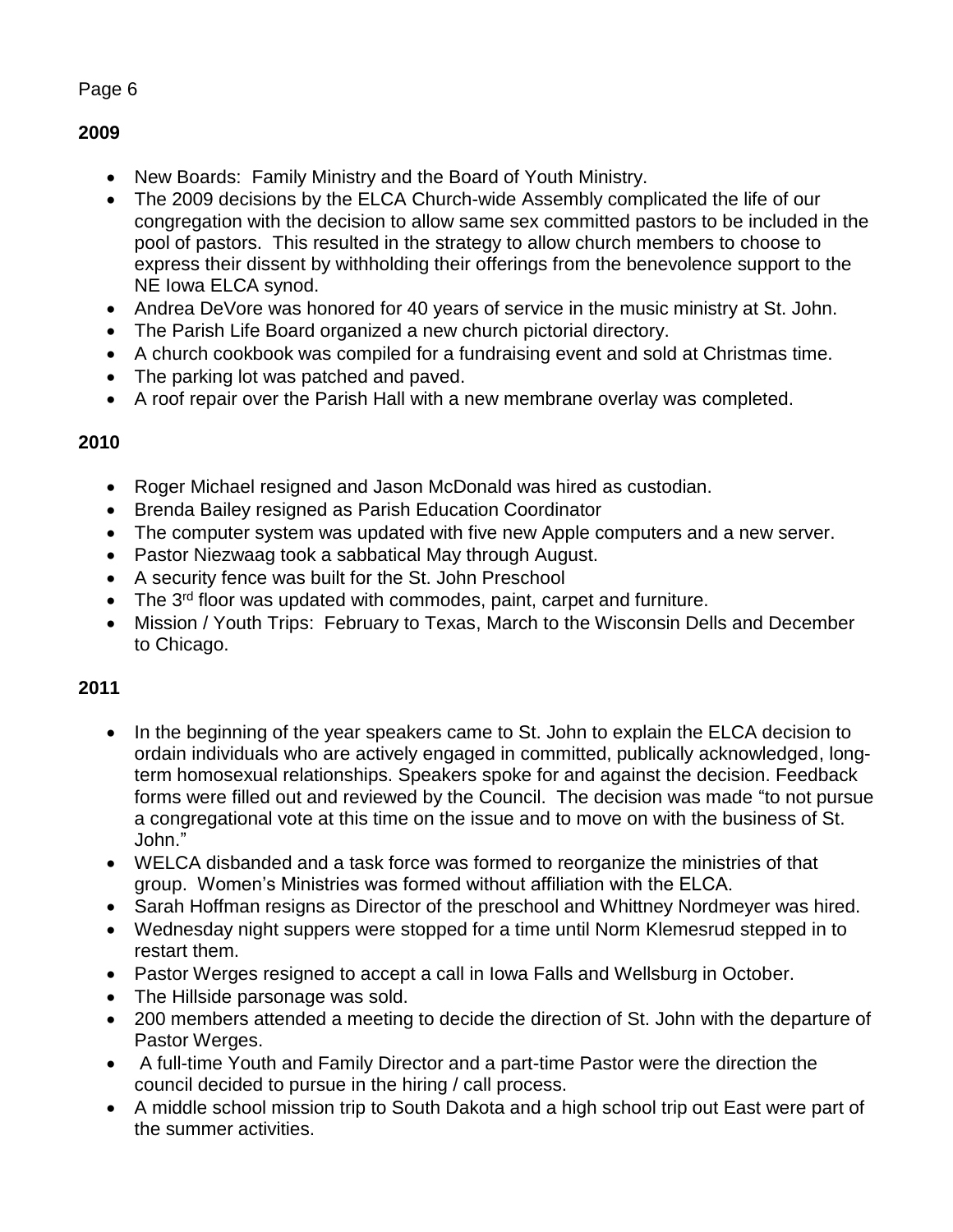**2012**

- St. John Christian Preschool got a website in February thanks to Justin DeVore.
- The 2<sup>nd</sup> Street parsonage was renovated.
- Pastor Norm Bauer of the congregation helped out by visitation and some preaching.
- Pastor Jim Carpenter was hired as a part-time pastor in April.
- The name of the Parish Life Board was changed to the Parish Communications Board with the focus on dissemination of information, to include the internet and social media.
- Melinda King was hired as Youth and Family Ministry Coordinator.
- Custodian Jason McDonald resigned and John Swiggum was hired.
- The Preschool was restructured with Kate Anderson becoming Director and Whittney Nordmeyer Associate Director.
- The Constitution and By-laws were updated.
- Greg Kreimeyer, a former member of St. John, came to the congregation with a calling as a missionary to Ecuador. He would be included in the 2013 budget.
- Sue Ayers felt a calling to help the people of Haiti after the hurricane there and formed a mission trip December  $29<sup>th</sup>$  to January  $5<sup>th</sup>$ . Homes were to be built as well as some medical and educational involvement.
- A sound system cabinet was placed in the balcony to be integrated into an updated sound system.

# **2013**

- Digital Bulletin Boards were added in the Narthex and outside the church office to show up-to-date and visually attractive information.
- An AED (automatic external defibrillator) was purchased and members trained to use it with at least one member regularly attending each service.
- Justin DeVore was hired as part-time Director of Communications. He updated the technology capability of the church. The e-skinny was created as well as a presence on Facebook and Twitter. Recorded announcements, pod-casts (with Ken Swant's help) and dial-a-prayer were developed.
- A task force was created with representatives from Boards to investigate updating technology in the church services; a sound system and screens. The group would work into 2014.
- Greg Kreimeyer began his missionary call to Ecuador with funds raised in the congregation.
- A new logo for St. John was created. **God's Love in Action**.
- The first 'Pub'lic praise hymn sing was introduced in July.

- The Youth Director resigned so Laurie Heidebrink stepped down as President of the Congregation to take that position.
- Eric Johanningmeier took over as President.
- Justin DeVore resigned as Director of Communications.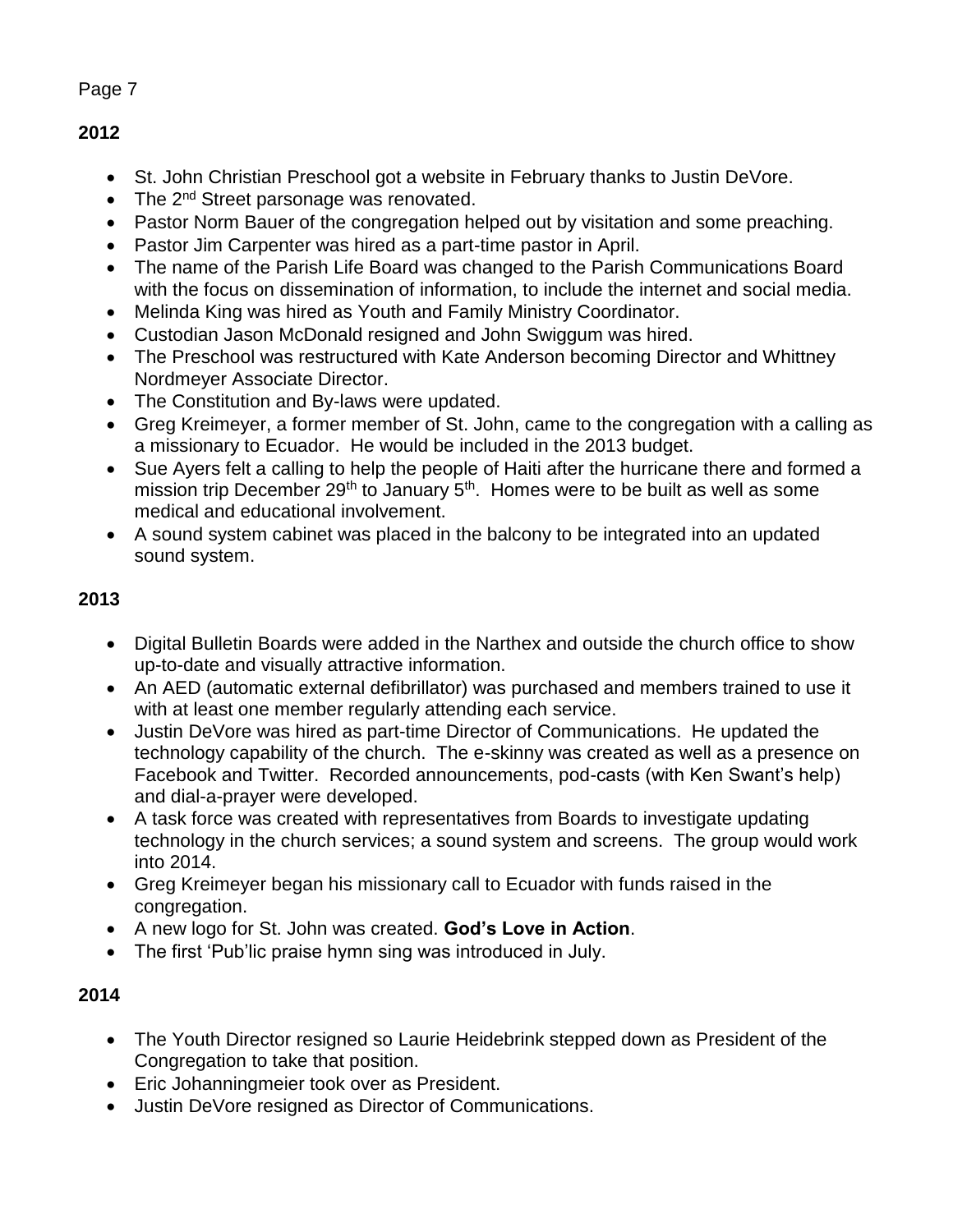- The bus heater problems were resolved so the bus continued to be a viable transportation option for the church.
- Norm Klemesrud died and Dave and Shirley Ripley stepped in to take over Wednesday night dinners.

# **2015**

- Pastor Niezwaag retired in August.
- Pastor Odermann came as interim Pastor
- Andrea DeVore retired as Director of Music after over 45 years. In July, Melanie Johanningmeier was hired for this position.
- Andrea DeVore retired as Business Manager at the end of the year and Amy Iseneker was hired to start in 2016.
- Kate (Anderson) Low resigned as preschool director. Whittney (Nordmeyer) Franke becomes director / teacher.
- A new sound system was installed in the sanctuary. The task force created in 2013, Finance Board and Council decided that the timing for further upgrades would be in the future.
- With the help of KCHA, the Finance Board approved the purchase of a device to make the Sunday morning broadcast much clearer.
- The St. John photo directory was completed.

- A Transition Team was formed to assist Interim Pastor Odermann, the Council and the future Call Committee by investigating how the congregation views St. John from the perspectives of past, present and future. This was done in the form of many small cottage meetings of 8-12 members of the congregation discussing the above perceptions of the past and desires for the future. Staff, boards and past presidents were interviewed to get an internal view and an outward perspective was also explored with community interviews focusing on how the community views us. These took place March to May 2016.
- The church's mission statement, constitution, bylaws and many other updates were worked on to prepare for the call process.
- Several visitation groups were formed to visit and take Communion to our shut-ins and nursing home residents.
- Erik Hoefer, Worship Assistant and Youth choir director, left to go to the seminary in August. A coffee was held for him after he preached at a special church service August 28. He will be an asset to the ministry, but a great loss for our church.
- Several new computers were installed along with an updated networking system. The church website, Facebook and church email newsletter, the e-Skinny are updated because of an emphasis in social media in community outreach. Some Facebook posts have over 3,000 views for special postings.
- The parsonage was toured by any interested church members in order to discuss its use at a future time.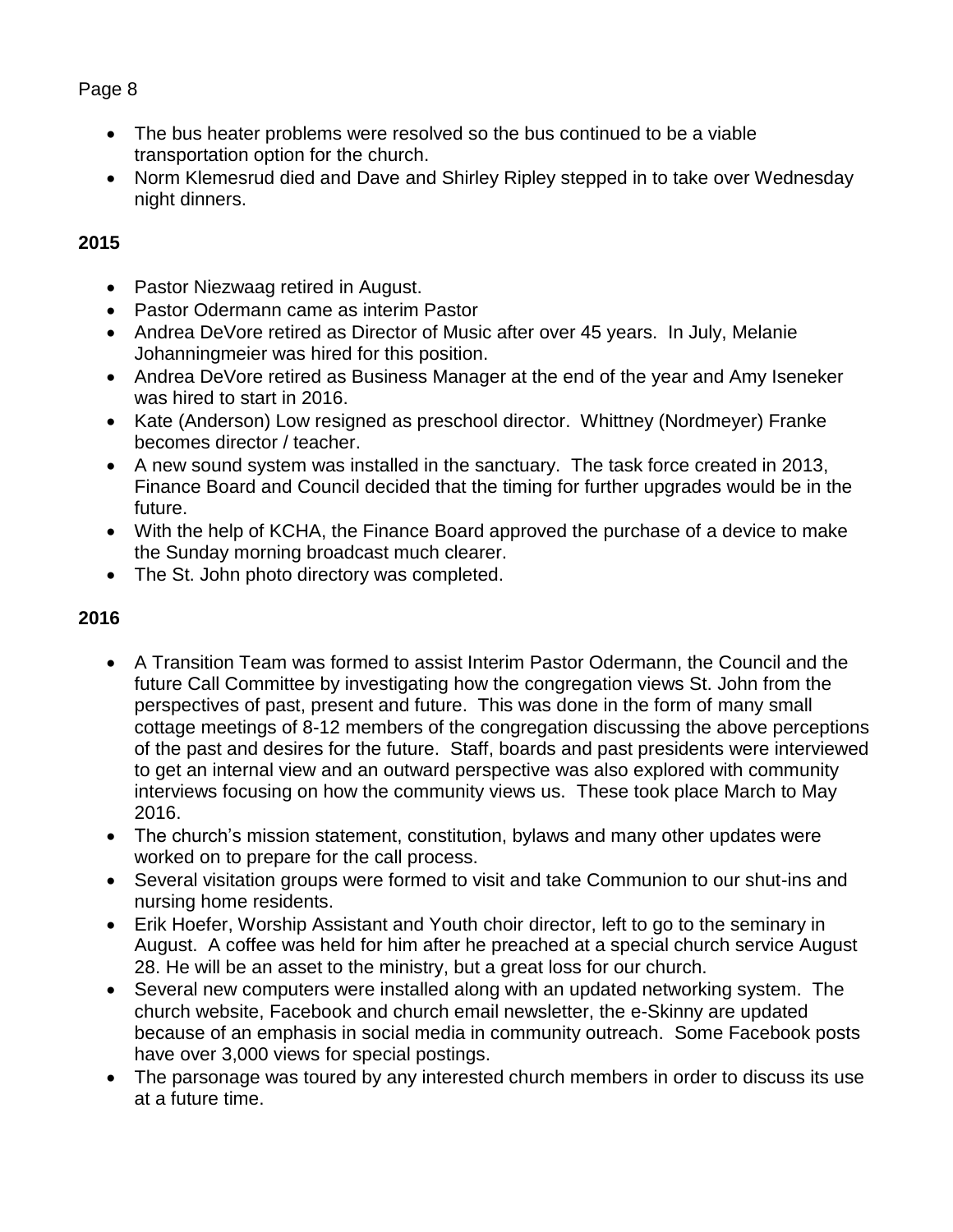- New locks for the church were installed and keys were issued. Kathy Hoeft will keep the list of who has the keys.
- The Chamber Beautification Committee asked the church to take over the landscaping in front of the church. Building and Grounds developed a plan to implement this.
- Some projects for the year include updating the phone system, refinishing the sanctuary floor, carpet in some classrooms, removal of the crosses in front of the church due to rotted timber, and updating the Bride's room.
- The Youth had several successful fundraisers and were able to help participating youth with funding for the South Dakota Mission Trip and future events.
- A new Prayer Shawl Ministry is being introduced in conjunction with the Do Day group to reach out to comfort those with grave health issues. They will also encourage knitting or crocheting of hats and mittens for the Coats for Kids and the clothing room. The Do Day group already has a continuing outreach with quilts and lap-quilts for those in need and nursing home residents.
- A major flood in the area in September interrupted the usual services at St. John because of prohibition of drain and bathroom use in the entire town. Only one early service was held with an invitation (via Facebook) that anyone in town was welcome to come. St. John was contacted as an emergency center, but the city made the decision to use the vacant Middle School facilities.
- Martin Luther and his wife Katy visited in October to help celebrate the upcoming 500<sup>th</sup> Anniversary of Reformation in 2017. The church service was presented as an interesting way to inform the congregation about the importance of the reformation and to personalize it with the experiences of the couple during that time in history.

\*An effort was made to include more personal stories pertaining to the history of St. John in this document. At this point in time the contributions are not numerous enough to include, but at a future date a compilation of those collected will be added.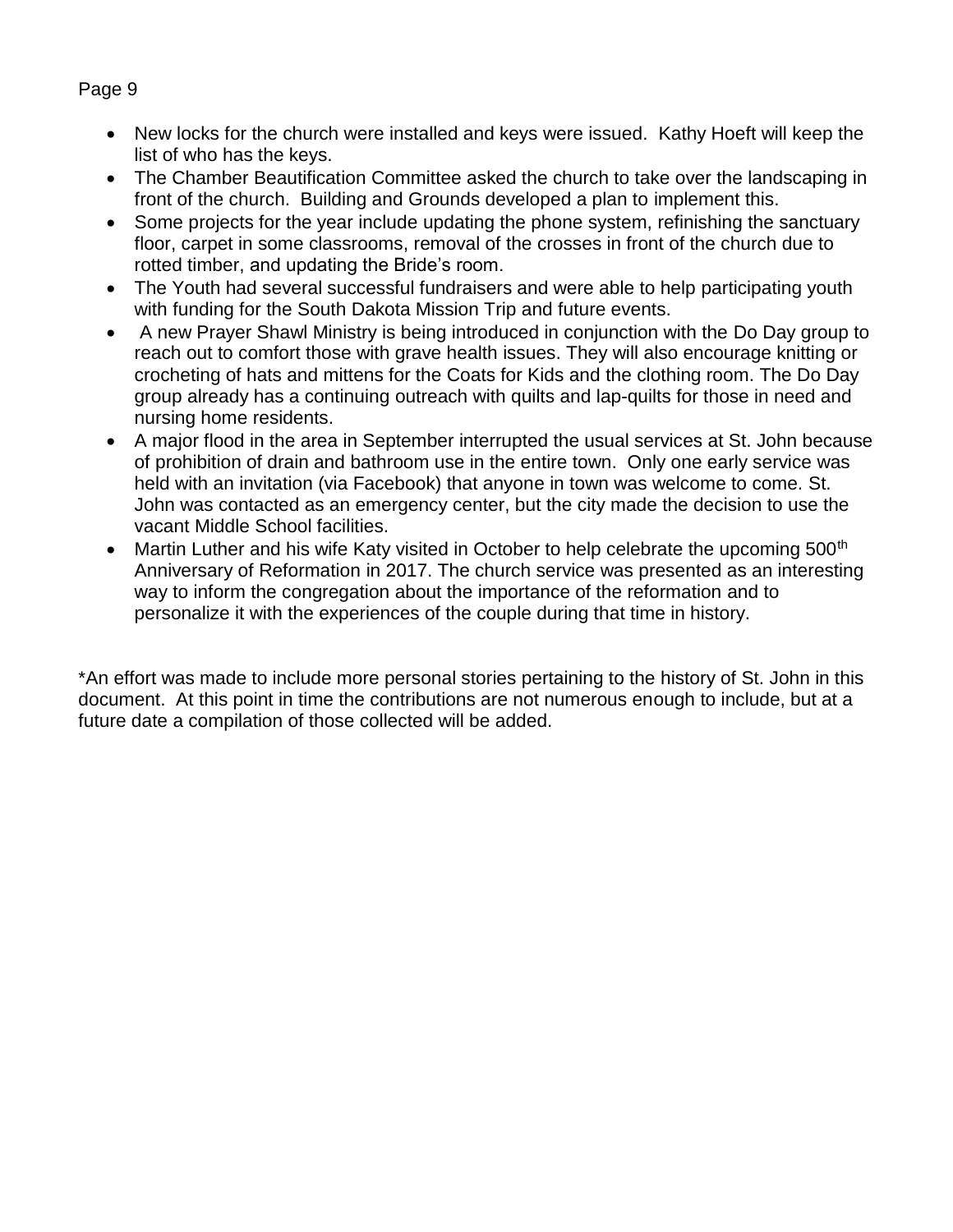## **Pastors, Past and Present**

It was my privilege to serve at Saint John for almost three years. Every day I spent with the people of St. John I was amazed at their faithfulness, generosity and commitment to mission in the community and beyond. This was demonstrated especially during the flood of 1999 when the congregation immediately opened its doors to flood victims, volunteers and then both government and non-governmental aid organizations. Saint John's members provided meals, cleaned houses, housed offices and distributed gifts from around the nation. But this was just a very dramatic expression of the daily ministry of this congregation. During these years we also worked with the organization TeenServe to bring 400 teenagers to Charles City over two weeks to rehabilitate 100 homes mostly of low income elderly. This work included painting, roofing, carpentry and cleaning. Virtually every member of the congregation contributed in some way to make this grand mission project a success.



Pastor Mark A. Anderson Served as Pastor 1998-2001

Pastor David Werges was called to St John and began pastoral ministry there in December 2002. St John has a passion for giving themselves away by serving others. Under his leadership he planned and led mission trips to numerous destinations including Washington DC, Virginia, Maryland, Biloxi, Louisiana, South Dakota, Guatemala, and Haiti. On these mission trips the teams helped build houses, repair houses, worked at nursing homes, food pantries, soup kitchens, homeless shelters, national parks, plus other projects. One of the highlights of these mission trips was being asked to participate in the Jimmy Carter Habitat for Humanity Blitz where our team built an entire house in one week, dedicated the house and handed the keys to the new home owner.

He revamped the confirmation program in an effort to have students build a faith based relationship with God and adult leaders through small groups. Expanded youth ministry into family focused ministry. He started a visitation group that reached out to members that were in nursing homes and home bound. He was instrumental in the purchasing of a bus to enhance the ministries of St John. His passion for preaching and spreading the Gospel message of Jesus Christ empowered others to share that message.



 Pastor David Werges Served 2002-2011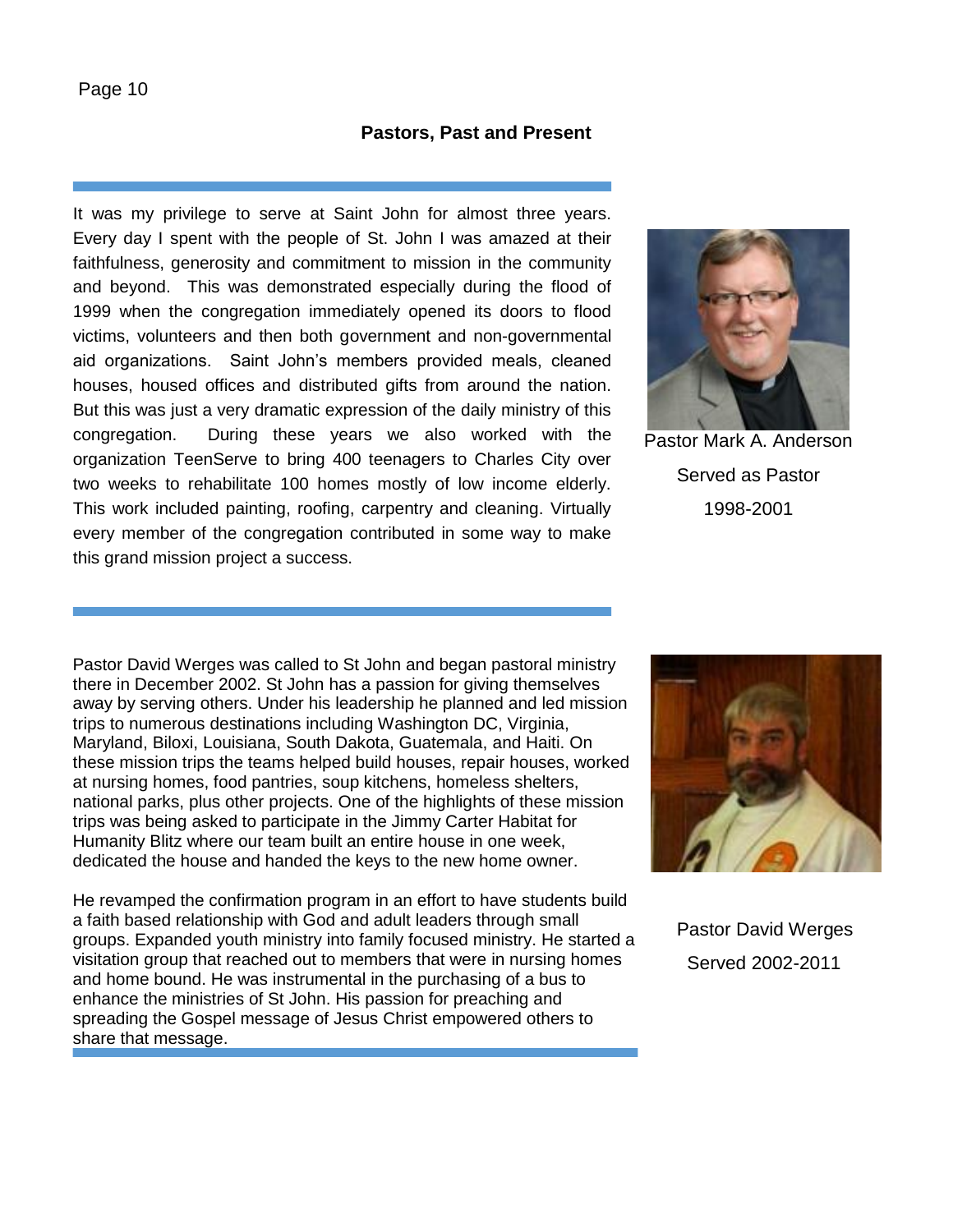"I have fond memories of the eight years I was a Visitation Pastor with you people of St. John Lutheran in Charles City. There was the great satisfaction in sharing the Word and the Word-Made-Flesh in the Lord's Supper with so many saints that could no longer make it to worship. For the first six years I was given the privilege of having supper and a stayover with welcoming members. Then some members bought a motel and gave me their warm hospitality for the night of my two-day visitation. I am indebted to our Lord and to Pastor Niezwaag and all the others who welcomed me so warmly.

I pray for continued rich blessings upon the ministry and members of St. Pastor Andrew Oppedahl John Church in Charles City.



Served 1995 to 2003

Pastor Jim Carpenter was a part-time pastor with St. John. He did a great deal of visitation for the congregation and occasionally would give the message on a Sunday morning. He was ordained in the ministry June 21, 1970. His previous parishes have been in South Dakota, Sioux City, Bode and Belmond. He is married to Kathy and has two grown children.

Pastor Paul Nelson was St. John's Visitation Pastor. He retired as pastor after 37 years of pastoral ministry. He grew up at Roland, near Ames, where his father was a pastor for 27 years. He has served in Lime Springs, Council Bluffs, Grundy Center and Mason City. While serving as visitation pastor for St. John, he also served as an interim Pastor in Tripoli in 2014 and then at Trinity in Waterloo in 2015. He lives with his wife, Kathy, in Waverly. They have two adult children, both of whom are married.



 Pastor Jim Carpenter Served 2012-2015



 Pastor Paul Nelson Served 2014 to 2015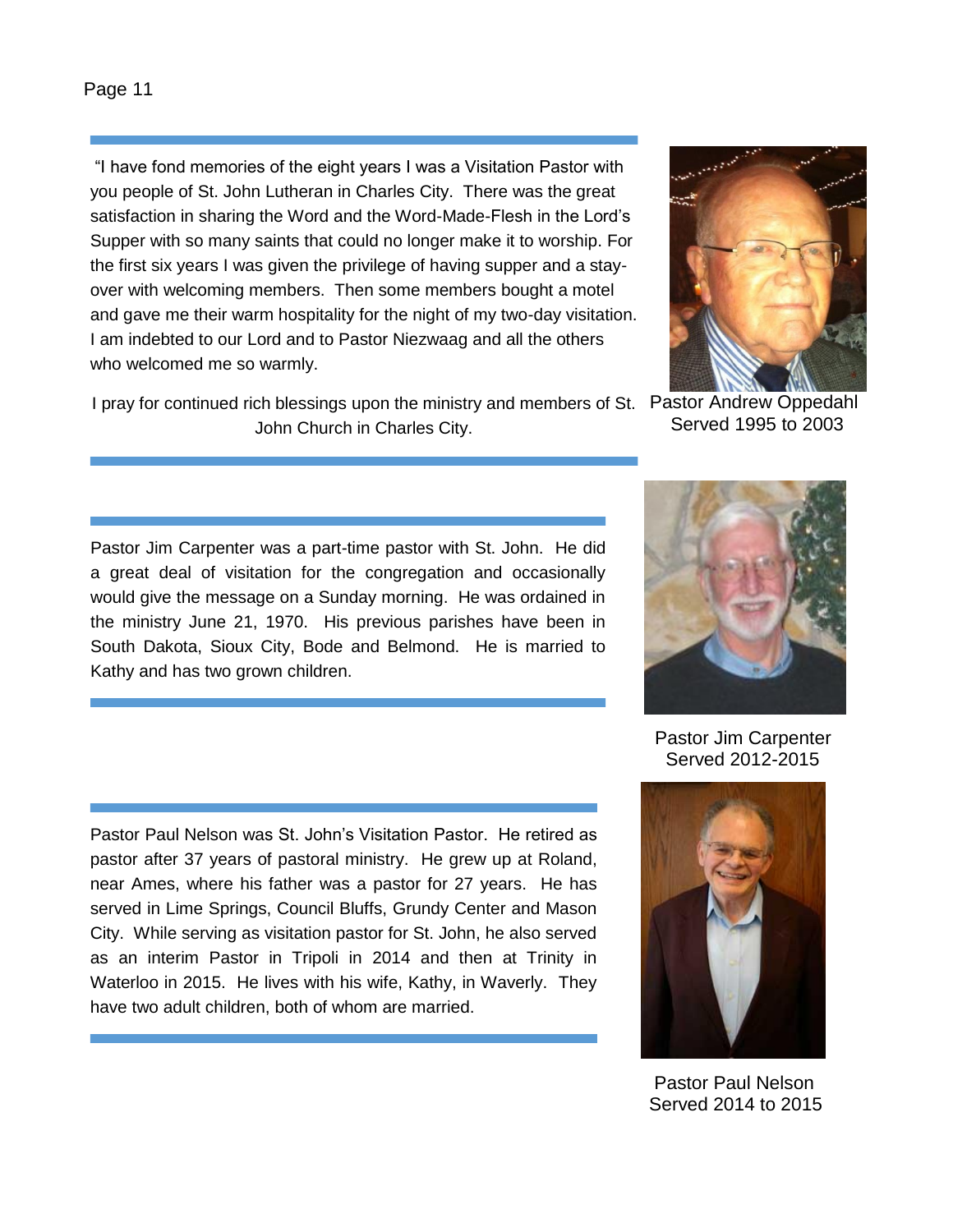

 Pastor Dennis Niezwaag Served 1983 to 2015

Below is an excerpt from Pastor Niezwaag's Annual Pastoral Report for 2014. It is reproduced with his blessing. Pastor Niezwaag retired at the end of August, 2015 after 33 years in ministry at St. John.

 The first time that I heard the name of St. John Evangelical Lutheran Church was in the spring of 1981 while I was finishing my second year at Wartburg Seminary in Dubuque, IA. They told me that it was going to be the church where I would do my pastoral internship.

 During that summer we decided to get up early one Sunday morning, get the kids ready and come to worship at St. John. It was very early because worship at St. John did not include an 11:00 service and we had a little over 2 hours to drive to get there. But we made it only a little late and came in during the opening hymn. When the hymn was over, the current intern at the time, Mark Gravdahl, said, "Everyone please be seated EXCEPT for the family that just came in." Several people later told us that they thought he might say something about us being late. But really all he wanted to do was introduce us as the new pastoral intern and his family.

 That was how my ministry here at St. John began. I had a wonderful year of internship then returned to seminary for my last year. It was during that year that I started hearing about how the ministry team at St. John was changing and that there might be an opening for an Associate Pastor in the spring of 1983. I focused on my studies but always in the back of my mind was the question of what I might do if that ministry position was offered to me. I know that my family had also had a very good experience at St. John and so I was hoping for this to be God's will for me.

 And so it came to be. On August 15, 1983 I began work as the Associate Pastor here at St. John. Ten years as the Associate Pastor, then becoming the Senior Pastor in the summer of 1994, and now on August 14, 2014 it will be about 20 years as Senior Pastor and a total of 32 years doing ministry here at St. John. This is the only church where I have served as an ordained pastor.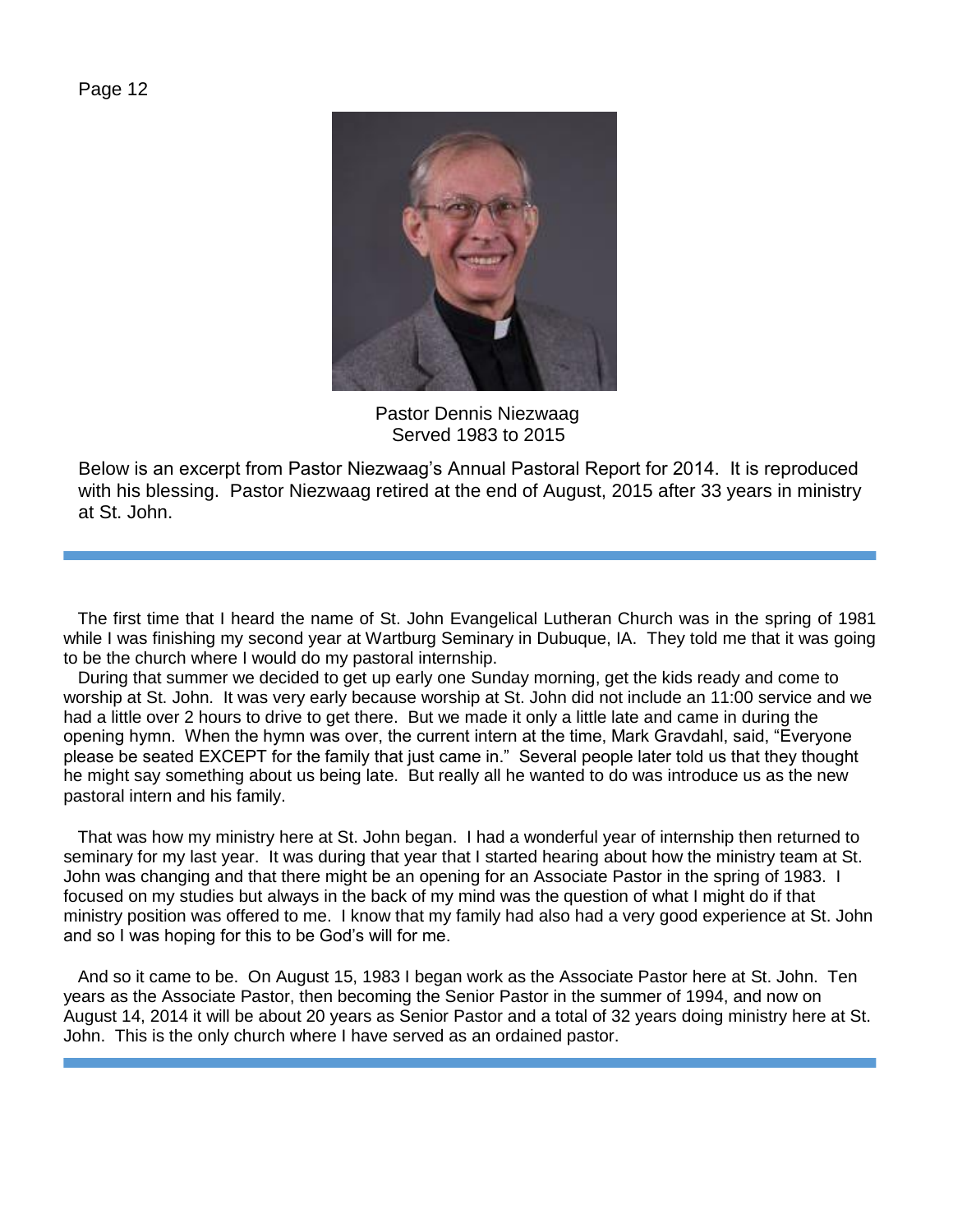Pastor William Odermann has been an intentional interim pastor since 1998 and began serving St. John Lutheran on September 1, 2015. He graduated from Bethel Seminary in St. Paul, Minnesota and then trained as a hospital chaplain before transferring his ordination into the ELCA. Bill served a number of interim positions with congregations in Minnesota and South Dakota before coming to St. John. Bill and his wife, Diane and their daughter, Anneliese, make their home in Austin, Minnesota.

"Serving as interim pastor at St. John has been rewarding for me. It's 'the people' of St. John that make is so! I experience them as a people with a hunger for spiritual things and high regard for the Word of God. They care about their church and their city and the city know they care! When you visit, you will experience a positive spiritual climate that makes you feel right at home and one of them!"



 Pastor William Odermann 2015 to present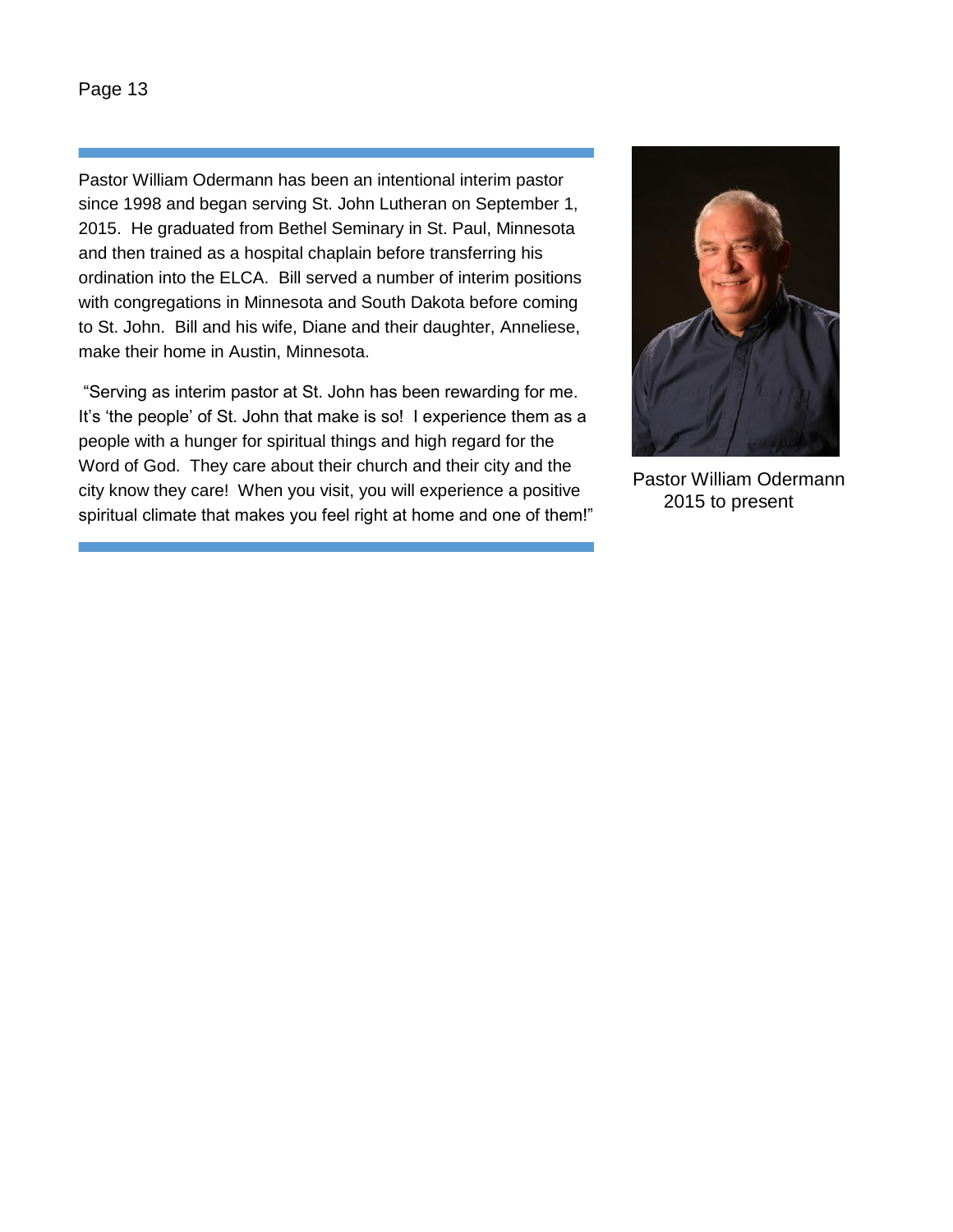

**STAFF MEMBERS OF NOTE**

Andrea DeVore served St. John as the Music Director for many years (46) before retiring from that position in 2015. In 1998 she added Business Manager to her responsibilities. She, along with a dedicated group of ladies, counted the weekly offerings from the congregation on Monday mornings and also lent her expertise to the financial matters of the congregation. Andrea retired from this position in 2016 after training the new manager in the extensive task of Business Manager to a large congregation. Andrea's family has a distinct connection with St. John. Her family is one of only two families to have seven generations baptized at St. John.

Andrea DeVore 1941-2016



Erik Hoefer was St. John's go-to person. As worship assistant, Erik filled nearly every role in worship. Erik was part of traditional worship service as cantor and served as contemporary worship as leader of the Praise Band. He directed Carol choir, St. John's children's choir, and was an active leader in our youth ministries including confirmation. He served on several boards and was the host of Bibles before Books. Erik's full time job was a 5<sup>th</sup> grade teacher at Lincoln Elementary School in Charles City and was "The Voice" of the Comet High School sports.

Recently Erik served notice that as of August, 2016, he was resigning from his teaching job as well as many of the above activities to pursue his Call to the ministry. Erik's contributions to our ministries will be missed as we support him and wish him well in the calling that will take him from our congregation.

Erik Hoefer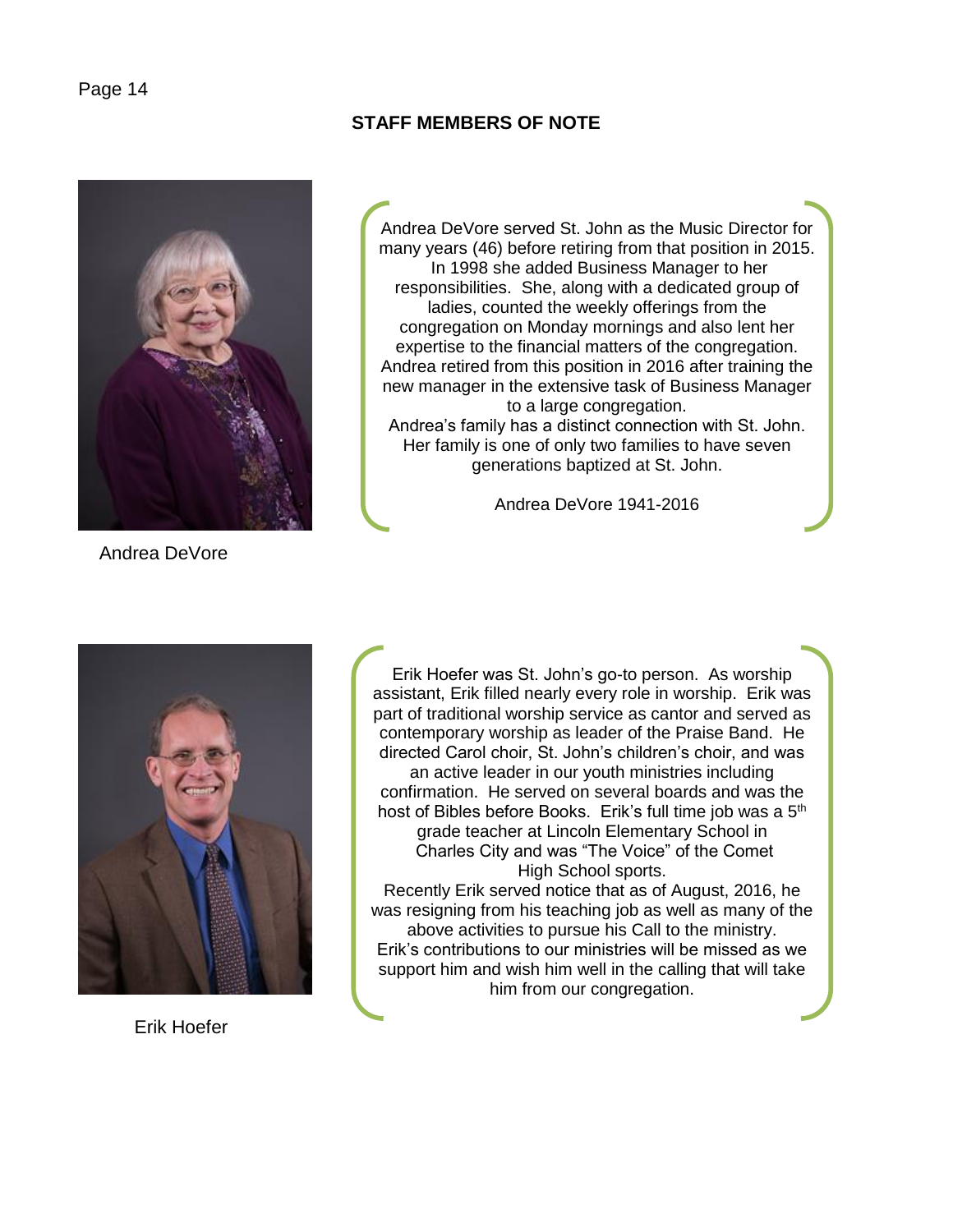## **BOARDS**

According to the Bylaws of St. John Evangelical Lutheran Church, The Boards of the congregation shall be:

'Comprised of' *6 members each for 3 year terms with approximately one third of the member's terms to expire per year.*

| 1996                                   | <b>Board</b>                                                                                                | <b>Additional advisory members to the Boards</b>                                                                                                                                                                                                                                                                                             |
|----------------------------------------|-------------------------------------------------------------------------------------------------------------|----------------------------------------------------------------------------------------------------------------------------------------------------------------------------------------------------------------------------------------------------------------------------------------------------------------------------------------------|
| (a)<br>(b)<br>(c)<br>(d)<br>(e)<br>(f) | <b>Buildings and Grounds</b><br>Deacons<br>Finance<br><b>Parish Education</b><br>Parish Life<br>Stewardship | Director of Music and an Altar Guild member<br>Business Manager and Scholarship chair<br><b>Church School Superintendent, Vacation Bible School</b><br>Director and a Preschool representative<br>*WELCA President, representative of Youth Ministry,<br>*Christian Ones and Small Group Ministry<br>The Coordinator of Volunteer Ministries |
| 2009                                   | <b>Addendum to the Bylaws</b>                                                                               |                                                                                                                                                                                                                                                                                                                                              |
| (g)                                    | <b>Youth Ministry</b>                                                                                       | This will consist of a 9 member Board, 6 adults and 3<br>Youth. Adults to serve 3 year terms and Youth 1 year<br>terms, but may be re-elected.                                                                                                                                                                                               |
| (h)                                    | <b>Family Ministry</b>                                                                                      | Objective to proclaim the Gospel through development<br>of educational, servant and social opportunities for<br>families that allow family members to grow in spiritual<br>relationships with Christ and one another.                                                                                                                        |
| 2012                                   | <b>Change to Bylaws</b>                                                                                     |                                                                                                                                                                                                                                                                                                                                              |
| (e)                                    | <b>Parish Communications</b><br>(Was Parish Life)                                                           | The objective is to proclaim the Gospel by utilizing and<br>developing assets to use to communicate Christ's word<br>to the area.                                                                                                                                                                                                            |

\*Christian Ones was disbanded in 2007 due to aging leadership.

\*WELCA was disbanded in 2011 and the responsibilities reorganized into other groups. The names of some of the other designated advisory members have been reorganized or absorbed into other ministries. The Constitution and Bylaws will be updated to reflect these changes.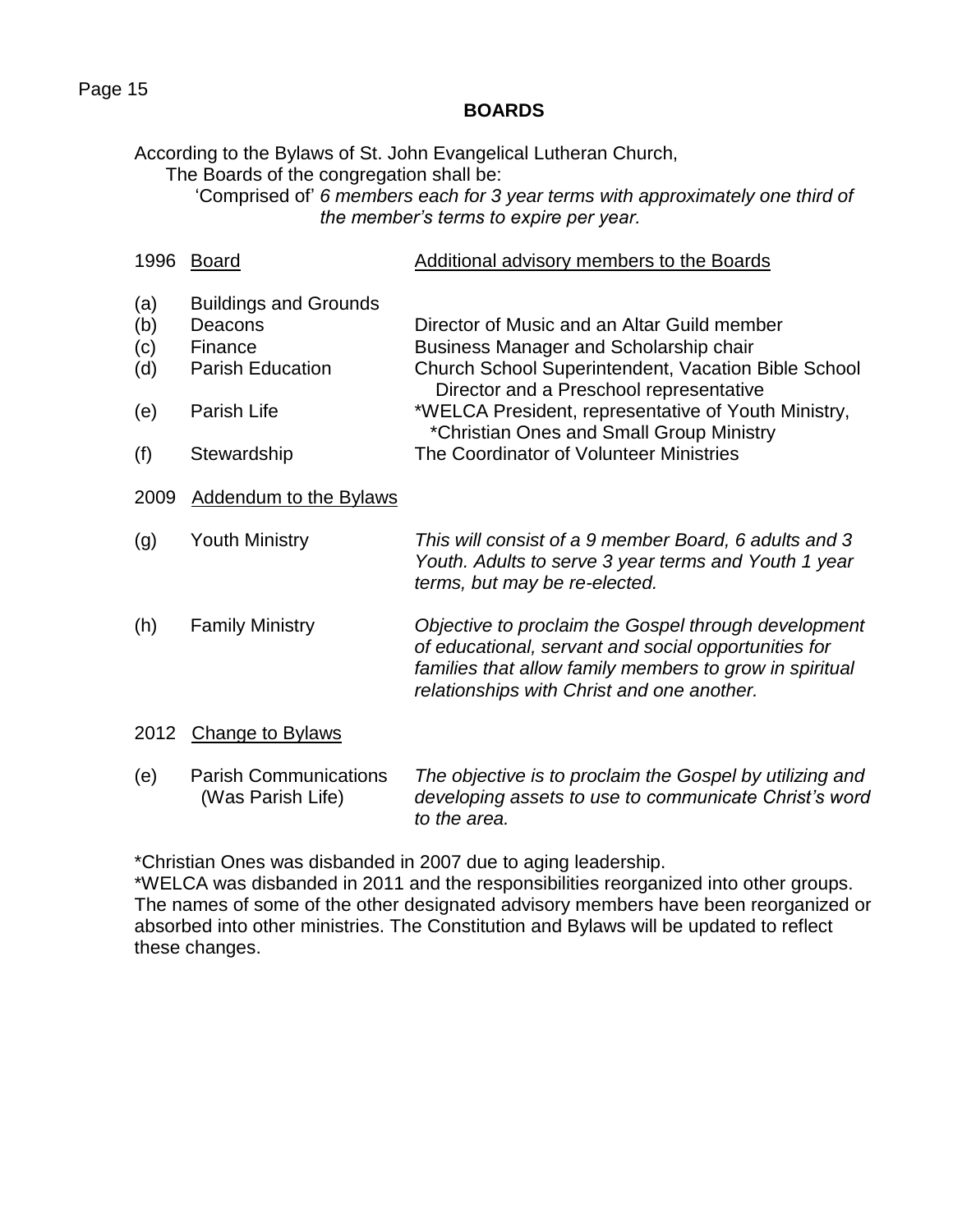### **MINISTRIES**

Women's Ministries Carol and Trinity choirs St. John Christian Preschool The meal preparation groups Youth ministry opportunities Parkinson's support Alzheimer's support Mothers of Preschooler's (MOPS) Flu Clinics, Operation Christmas Child Feed my Starving Children Angel Tree Parents Who have Suffered the Death of a Child Cub Scout Den Scholarship Committee Yoga Zumba **Quilting** Recycled with Love Card Ministry Bibles before Books Funeral callers / Workers / Providers Meals on Wheels Coats for Kids Small Group Bible Study Home Baked Outreach Alter Guild Home Communion Outreach / Parish Visitors Clothing Room Parish Education Vacation Bible School Bible Before Books Needy Fund Mission Trips Bulletins to Nursing Homes Wednesday Night Suppers After School Program Confirmation Wind Ensemble Ushering **Greeters Softball Dartball** Transition Team Prayer Shawl All the ministries that have not been mentioned.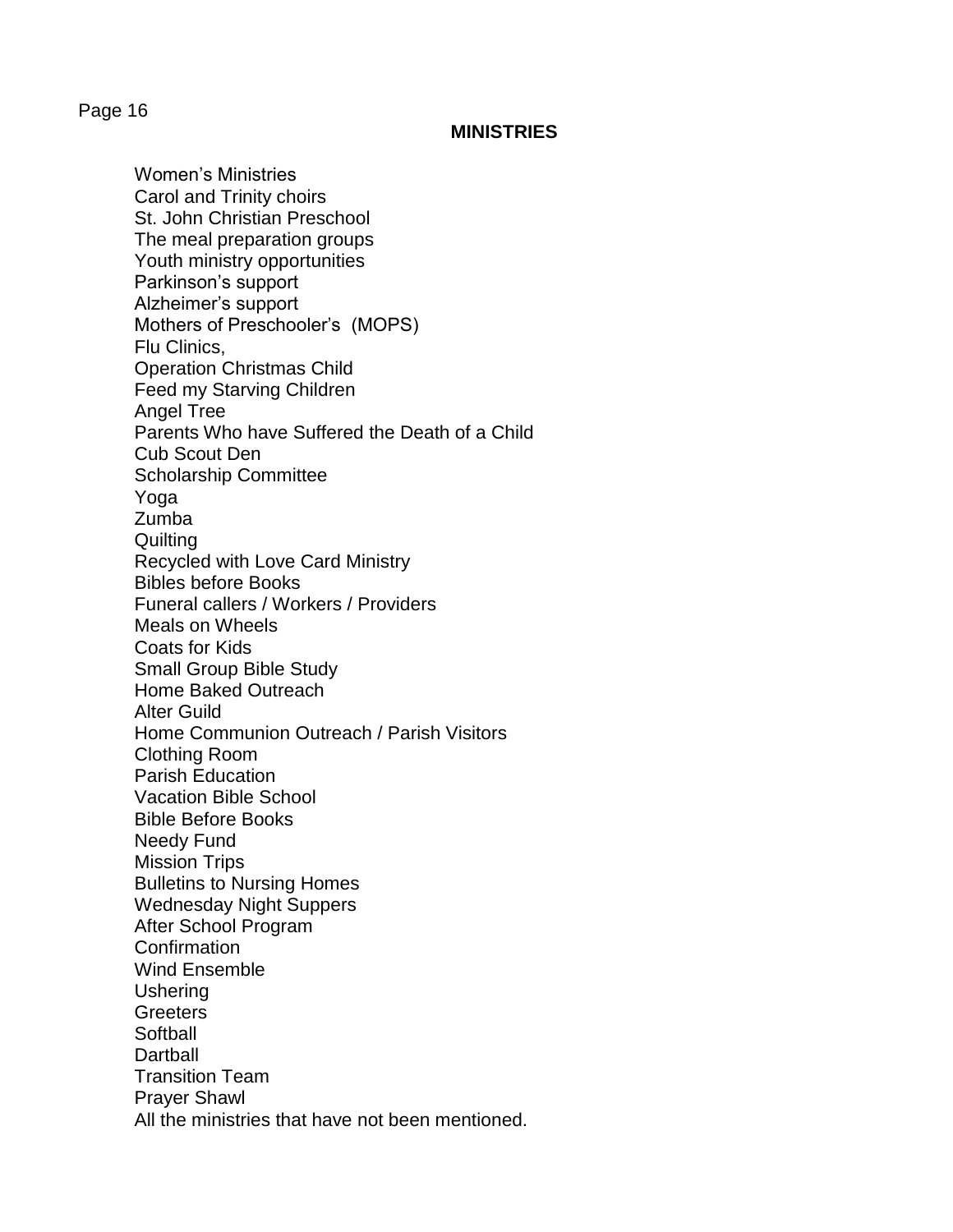# **SAINT JOHN EVANGELICAL LUTHERAN CHURCH**

## **DIRECTORY OF STAFF AND OFFICERS 1998**

### **CHURCH STAFF**

Pastor: The Reverend Dennis D. Niezwaag Director of Music: Andrea B. DeVore Parish Secretary: Gloria Crumpton Business Manager: Andrea B. DeVore Parish Education Coordinator: Julie Randall Parish Youth Coordinator: Shirley Holm Custodian: Roger L. Michael Assistant Director: Cynthia L. Zirbel Part Time Assistant: Debra Hocking Parish Chef: New York Chef: Kathleen K. Michael Worship assistant and youth choir: Erik Hoefer

### **CONGREGATIONAL OFFICERS**

President: David Markle

Visitation Pastor: The Reverend Andrew G. Oppedahl Rhonda Christensen

Vice President: National According David Watson Secretary: Secretary: **Marietta Sylvester** Treasurer: Andrea DeVore

#### **SAINT JOHN EVANGELICAL LUTHERAN CHURCH DIRECTORY OF STAFF AND OFFICERS 1999**

#### **CHURCH STAFF**

Pastor: The Reverend Mark A Anderson Director of Music: Andrea B. DeVore Parish Secretary: Gloria Crumpton Business Manager: Andrea B. DeVore Parish Education Coordinator: **Francisco Education** Coordinator: Parish Youth Coordinator: Shirley Holm Custodian: Roger Michael Preschool Director: Rhonda Christensen Assistant Director: Cynthia L. Zirbel Part Time Assistant: Debra Hocking Parish Chef: Nathleen K. Michael Worship assistant and youth choir: Erik Hoefer

#### **CONGREGATIONAL OFFICERS**

Vice President: Janet Petefish Secretary: Lori Otto

Pastor: The Reverend Dennis D. Niezwaag Visitation Pastor: The Reverend Andrew G. Oppedahl

President: David Watson Treasurer: Andrea DeVore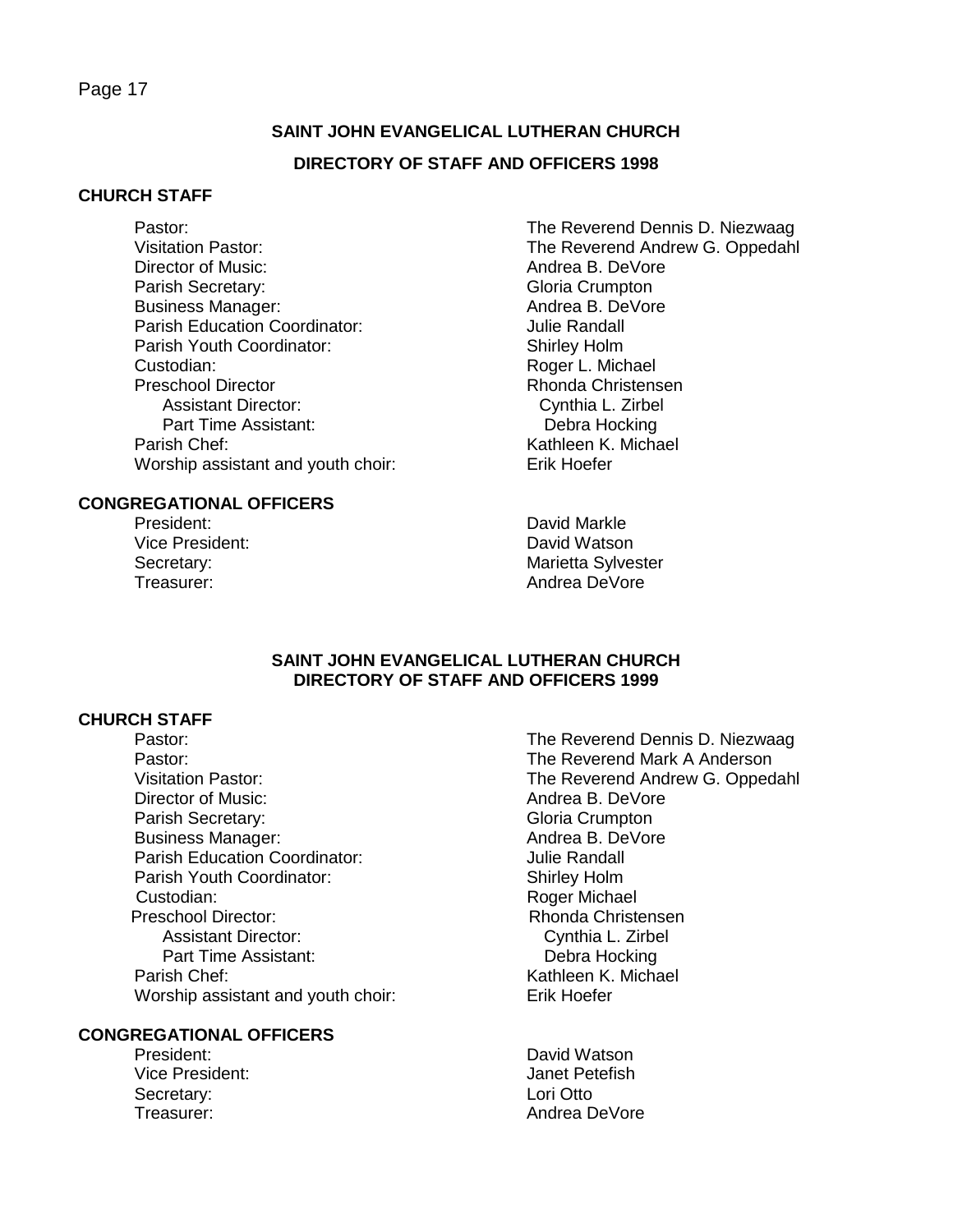#### **CHURCH STAFF**

Pastor: The Reverend Dennis D. Niezwaag Pastor: The Reverend Mark A Anderson Director of Music:  $\qquad \qquad \qquad$  Andrea B. DeVore Parish Secretary: Gloria Crumpton Business Manager: Andrea B. DeVore Parish Education Coordinator: **Francisco Education** Coordinator: Custodian: Custodian: Roger L. Michael Preschool Director: Rhonda Christensen Assistant Director: Cynthia L. Zirbel Part Time Assistant: Debra Hocking Parish Chef: Nathleen K. Michael Worship assistant and youth choir: Erik Hoefer

#### **CONGREGATIONAL OFFICERS**

President: David Watson Vice President: Janet Petefish Secretary: **Lori Otto** 

Visitation Pastor: The Reverend Andrew G. Oppedahl

Treasurer: Andrea DeVore

#### **SAINT JOHN EVANGELICAL LUTHERAN CHURCH DIRECTORY OF STAFF AND OFFICERS 2001**

**DIRECTORY OF STAFF AND OFFICERS 2000**

## **CHURCH STAFF**

Pastor: The Reverend Mark A Anderson Director of Music: Andrea B. DeVore Parish Secretary: Gloria Crumpton Business Manager: Andrea B. DeVore Parish Education Coordinator: **Francisco International** Julie Randall Custodian: Roger L. Michael Preschool Director: National Christensen Rhonda Christensen Assistant Director: Cynthia L. Zirbel Part Time Assistant: Debra Hocking Parish Chef: Nathleen K. Michael Worship assistant and youth choir: Erik Hoefer

#### **CONGREGATIONAL OFFICERS**

Vice President: What's New York Mark Kimzey Secretary: Secretary: Secretary: Secretary: Secretary: Secretary: Secretary: Secretary: Secretary: Secretary: Secretary: Secretary: Secretary: Secretary: Secretary: Secretary: Secretary: Secretary: Secretary: Secretary: Se

- Pastor: The Reverend Dennis D. Niezwaag Visitation Pastor: The Reverend Andrew G. Oppedahl
- President: Verwysiteld and the United States of the United States of the United States of the United States of the United States of the United States of the United States of the United States of the United States of the Un Treasurer: Andrea DeVore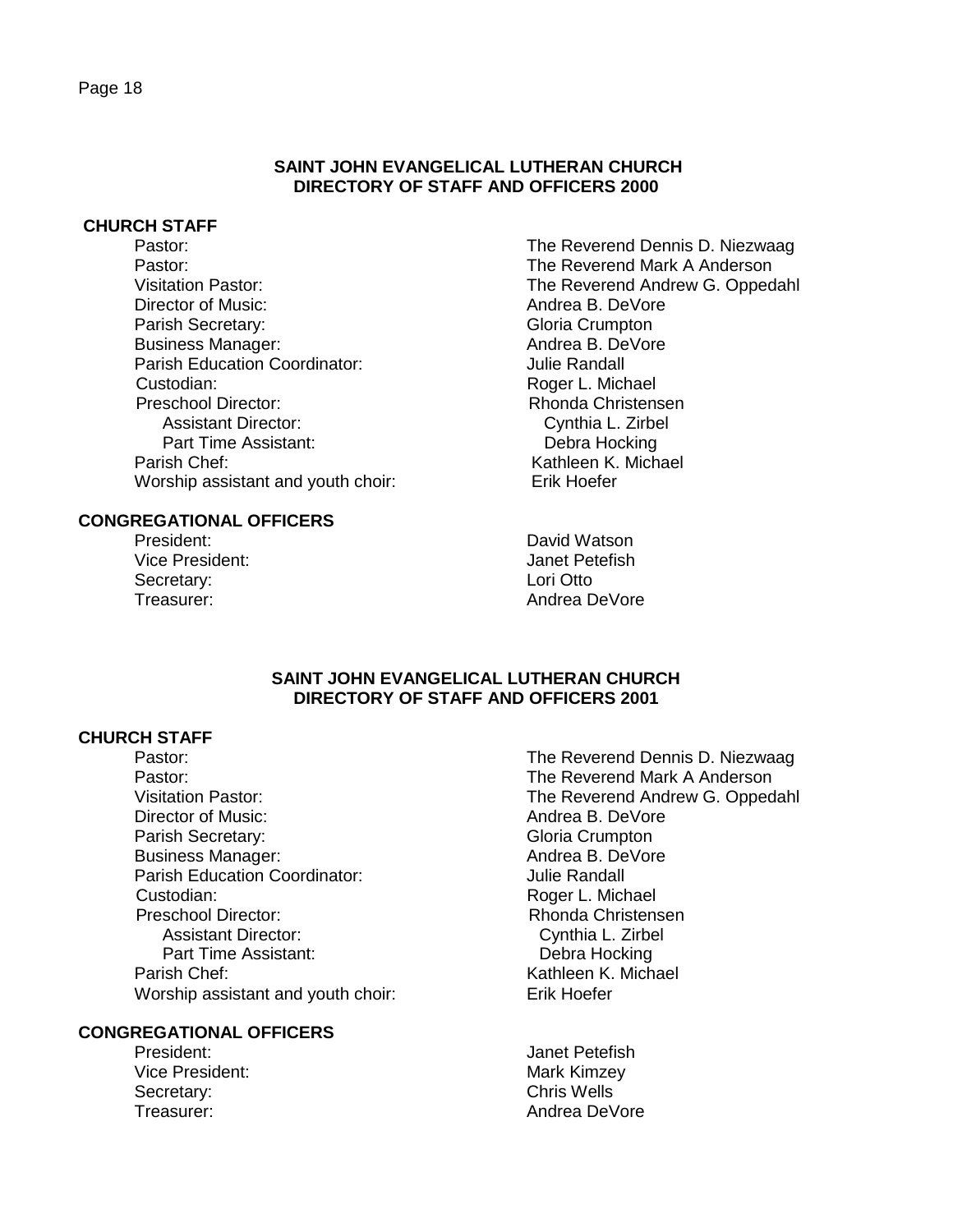#### **CHURCH STAFF**

- Pastor: The Reverend Dennis D. Niezwaag Pastor: The Reverend David A. Werges Director of Music: Andrea B. DeVore Parish Secretary: Susan K. Wegner Business Manager: Andrea B. DeVore Parish Education Coordinator: **Francisco Education** Coordinator: Custodian: Custodian: Custodian: Custodian: Custodian: Custodian: Custodian: Custodian: Custodian: Custodian: Custodian: Custodian: Custodian: Custodian: Custodian: Custodian: Custodian: Custodian: Custodian: Custodian: Cu Preschool Director: Rhonda Christensen Assistant Director: Cynthia L. Zirbel Part Time Assistant: Debra Hocking Parish Chef: New York Chef: Kathleen K. Michael Worship assistant and youth choir: Erik Hoefer
- **CONGREGATIONAL OFFICERS**
	- Secretary: Chris Wells

Visitation Pastor: The Reverend Andrew G. Oppedahl

President: Version of the Contract of the United States of the United States of the United States of the United States of the United States of the United States of the United States of the United States of the United State Vice President: Mark Sindlinger Treasurer: Andrea DeVore

### **SAINT JOHN EVANGELICAL LUTHERAN CHURCH DIRECTORY OF STAFF AND OFFICERS 2003**

### **CHURCH STAFF**

Pastor: The Reverend David A. Werges Director of Music: Andrea B. DeVore Parish Secretary: Susan K. Wegner Business Manager: Andrea B. DeVore Parish Education Coordinator: Julie Randall Custodian: Roger Michael Preschool Director: Rhonda Christensen Assistant Director: Cynthia L. Zirbel Part Time Assistant: Debra Hocking Parish Chef: Nathleen K. Michael Worship assistant and youth choir: Erik Hoefer

## **CONGREGATIONAL OFFICERS**

Vice President: Gregg Grimm Secretary: Secretary: Secretary: Secretary: Secretary: Secretary: Secretary: Secretary: Secretary: Secretary: Secretary: Secretary: Secretary: Secretary: Secretary: Secretary: Secretary: Secretary: Secretary: Secretary: Se

Pastor: The Reverend Dennis D. Niezwaag Visitation Pastor The Reverend Andrew G. Oppedahl

President: Mark Sindlinger Treasurer: Andrea DeVore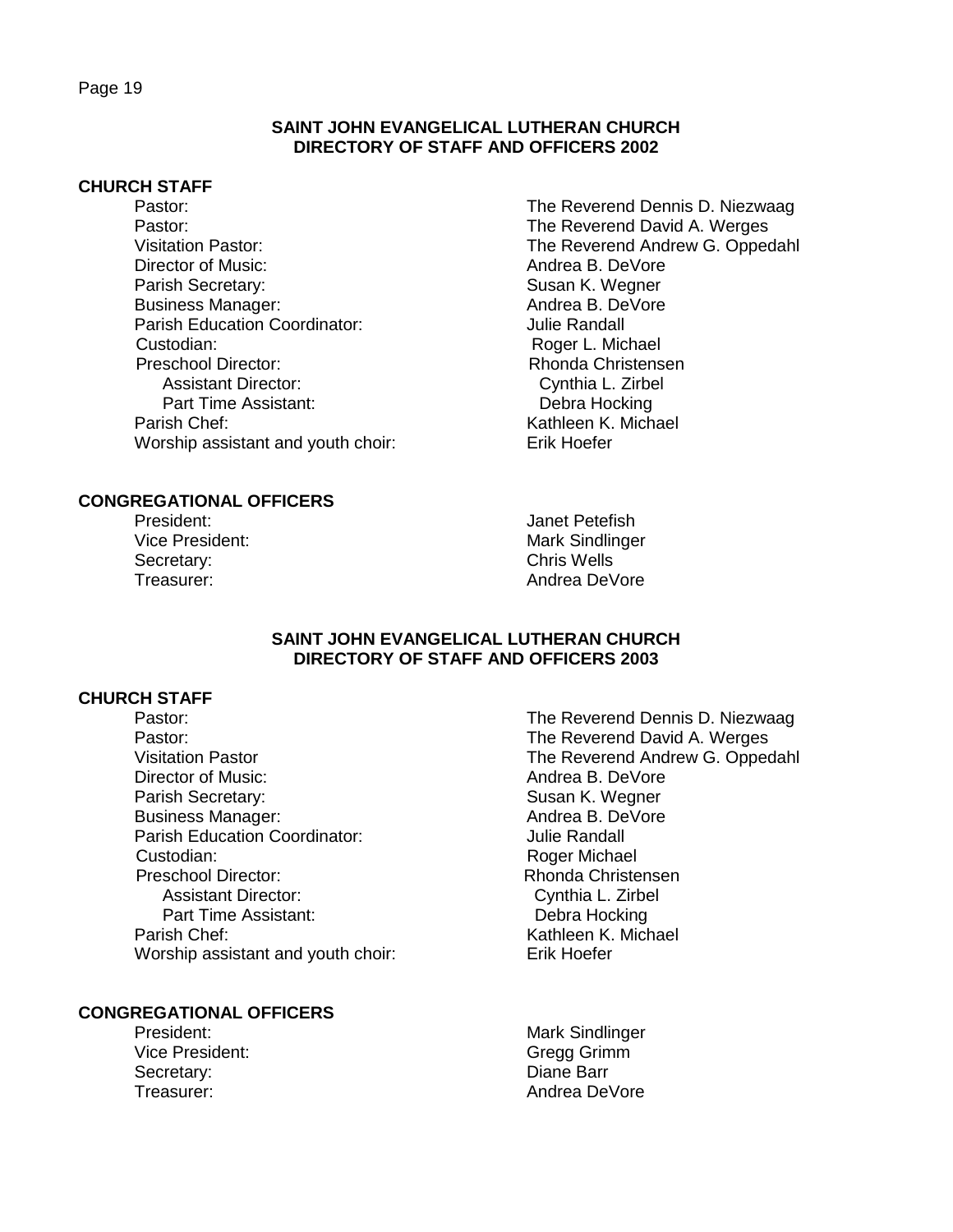#### **CHURCH STAFF**

Pastor: The Reverend Dennis D. Niezwaag Pastor: The Reverend David A. Werges Director of Music: Andrea B. DeVore Parish Secretary: Susan K. Wegner Business Manager: Andrea B. DeVore Parish Education Coordinator: Julie Randall / Brenda Bailey Custodian: Roger L. Michael Preschool Director: Rhonda Christensen Part Time Assistant: Parish Chef: New York Chef: Kathleen K. Michael Worship assistant and youth choir: Erik Hoefer

## **CONGREGATIONAL OFFICERS**

Vice President: Gregg Grimm Secretary: **Diane Barr** 

Visitation Pastor: The Reverend Andrew G. Oppedahl Assistant Director: Cynthia L. Zirbel / Sara Hoffman<br>Part Time Assistant: Cynthia L. Zirbel / Sara Hoffman

President: Mark Sindlinger Treasurer: Andrea DeVore

#### **SAINT JOHN EVANGELICAL LUTHERAN CHURCH DIRECTORY OF STAFF AND OFFICERS 2005**

## **CHURCH STAFF**

Pastor: The Reverend David A. Werges Director of Music: Andrea B. DeVore Parish Secretary: Susan K. (Wegner) Berneman Business Manager: Andrea B. DeVore Parish Education Coordinator: Brenda M. Bailey Custodian: Custodian: Roger L. Michael Preschool Director: New York Christensen Assistant Director: Sara Hoffman Part Time Assistant: Debra Hocking Substitute: Pam Vetter Parish Chef:<br>Worship assistant and vouth choir: <br>Kathleen K. Michael<br>Erik Hoefer Worship assistant and youth choir:

### **CONGREGATIONAL OFFICERS**

Vice President: Janet Petefish

Pastor: **Pastor:** The Reverend Dennis D. Niezwaag

President: Gregg Grimm Secretary: Secretary: Secretary: England Connected by LaVonne Reysack Treasurer: Andrea DeVore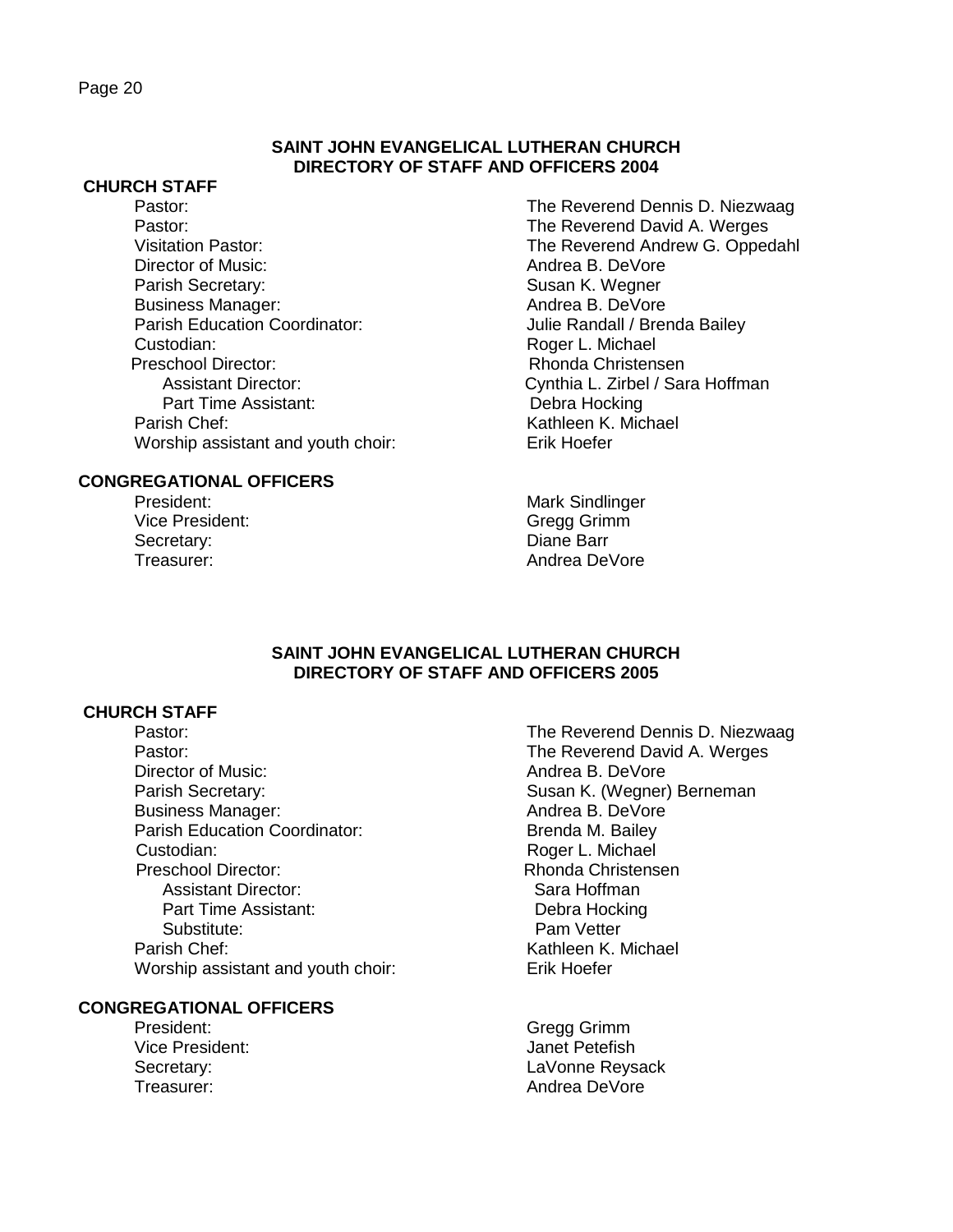#### **SAINT JOHN EVANGELICAL LUTHERAN CHURCH DIRECTORY OF STAFF AND OFFICERS 2006**

#### **CHURCH STAFF**

Director of Music: Andrea B. DeVore Parish Secretary: Susan K. Berneman Business Manager: Andrea B. DeVore Parish Education Coordinator: Brenda M. Bailey Custodian: Custodian: Roger L. Michael Preschool Director: Rhonda Christensen Assistant Director: Sara Hoffman Part Time Assistants: Debra Hocking

Parish Chef: Kathleen K. Michael Worship assistant and youth choir: Erik Hoefer

## **CONGREGATIONAL OFFICERS**

Vice President: Janet Petefish

Pastor: The Reverend Dennis D. Niezwaag Pastor: The Reverend David A. Werges Pam Vetter

President: Gregg Grimm Secretary: LaVonne Reysack Treasurer: Andrea DeVore

#### **SAINT JOHN EVANGELICAL LUTHERAN CHURCH DIRECTORY OF STAFF AND OFFICERS 2007**

#### **CHURCH STAFF**

Pastor: The Reverend David A. Werges Director of Music: Andrea B. DeVore Parish Secretary: Notice of the Muslim Secretary: Business Manager: Andrea B. DeVore Director of Preschool: Sarah J. Hoffman Assistant Director: The Contractor Contractor Contractor Contractor Contractor Contractor Contractor Contractor Part Time Assistant: Debra Hocking Parish Education Coordinator: Brenda M. Bailey Youth Coordinator **Patricia A.** Spading Custodian: Custodian: Roger L. Michael Parish Chef: Nathleen K. Michael Worship assistant and youth choir: Erik Hoefer

## **CONGREGATIONAL OFFICERS**

- Vice President: Vice President: Justin DeVore Secretary: Secretary: Secretary: Secretary: Secretary: Betty Ferch
- Pastor: **Pastor:** The Reverend Dennis D. Niezwaag
- President: Version of the Contract of the United States of the United States of the United States of the United States of the United States of the United States of the United States of the United States of the United State Treasurer: Andrea DeVore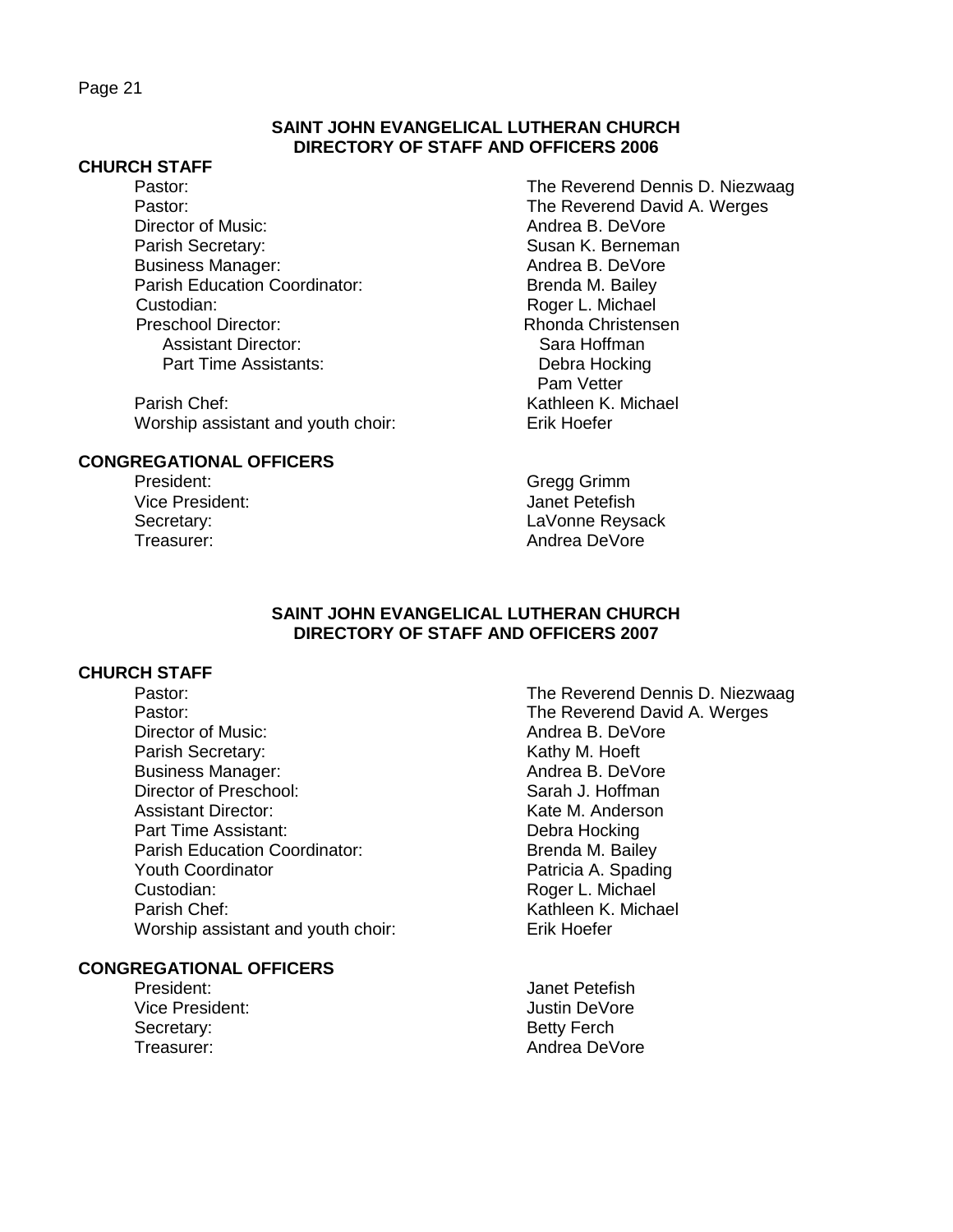## **SAINT JOHN EVANGELICAL LUTHERAN CHURCH DIRECTORY OF STAFF AND OFFICERS 2008**

## **CHURCH STAFF**

Pastor: The Reverend David A. Werges Director of Music: Andrea B. DeVore Parish Secretary: New York 1980 Secretary: Business Manager: Andrea B. DeVore Director of Preschool: Sarah J. Hoffman Assistant Director: The Contract of the M. Anderson Part Time Assistant: Debra Hocking Parish Education Coordinator: Brenda M. Bailey Custodian: Custodian:<br>
Worship assistant and vouth choir: Case Richard Erik Hoefer Worship assistant and youth choir:

## **CONGREGATIONAL OFFICERS**

Secretary: Secretary: Secretary: Secretary: Secretary: Betty Ferch

Pastor: The Reverend Dennis D. Niezwaag

President: Version of the Contract of the United States of the United States of the United States of the United States of the United States of the United States of the United States of the United States of the United State Vice President: Cherie Schafer Treasurer: Andrea DeVore

#### **SAINT JOHN EVANGELICAL LUTHERAN CHURCH DIRECTORY OF STAFF AND OFFICERS 2009**

## **CHURCH STAFF**

Pastor **Pastor Pastor Pastor The Reverend David A. Werges** Director of Music: Andrea B. DeVore Parish Secretary **Network Kathy M. Hoeft** Business Manager: Andrea B. DeVore Director of Preschool: Sarah J. Hoffman Assistant Director: New York 1988 March 2012 Rate M. Anderson Part time Assistant **Debra Hocking** Parish Education Coordinator: Brenda M. Bailey Custodian: Roger L. Michael Worship assistant and youth choir: Erik Hoefer

#### **CONGREGATIONAL OFFICERS**

President: and the president of the state of the state of the state of the state of the state of the state of the state of the state of the state of the state of the state of the state of the state of the state of the stat Vice – President: Cherie Schafer Secretary: Secretary: Secretary: Secretary: Secretary: Secretary: Secretary: Secretary: Secretary: Secretary: Secretary: Secretary: Secretary: Secretary: Secretary: Secretary: Secretary: Secretary: Secretary: Secretary: Se Treasurer: Andrea DeVore

Pastor The Reverend Dennis D. Niezwaag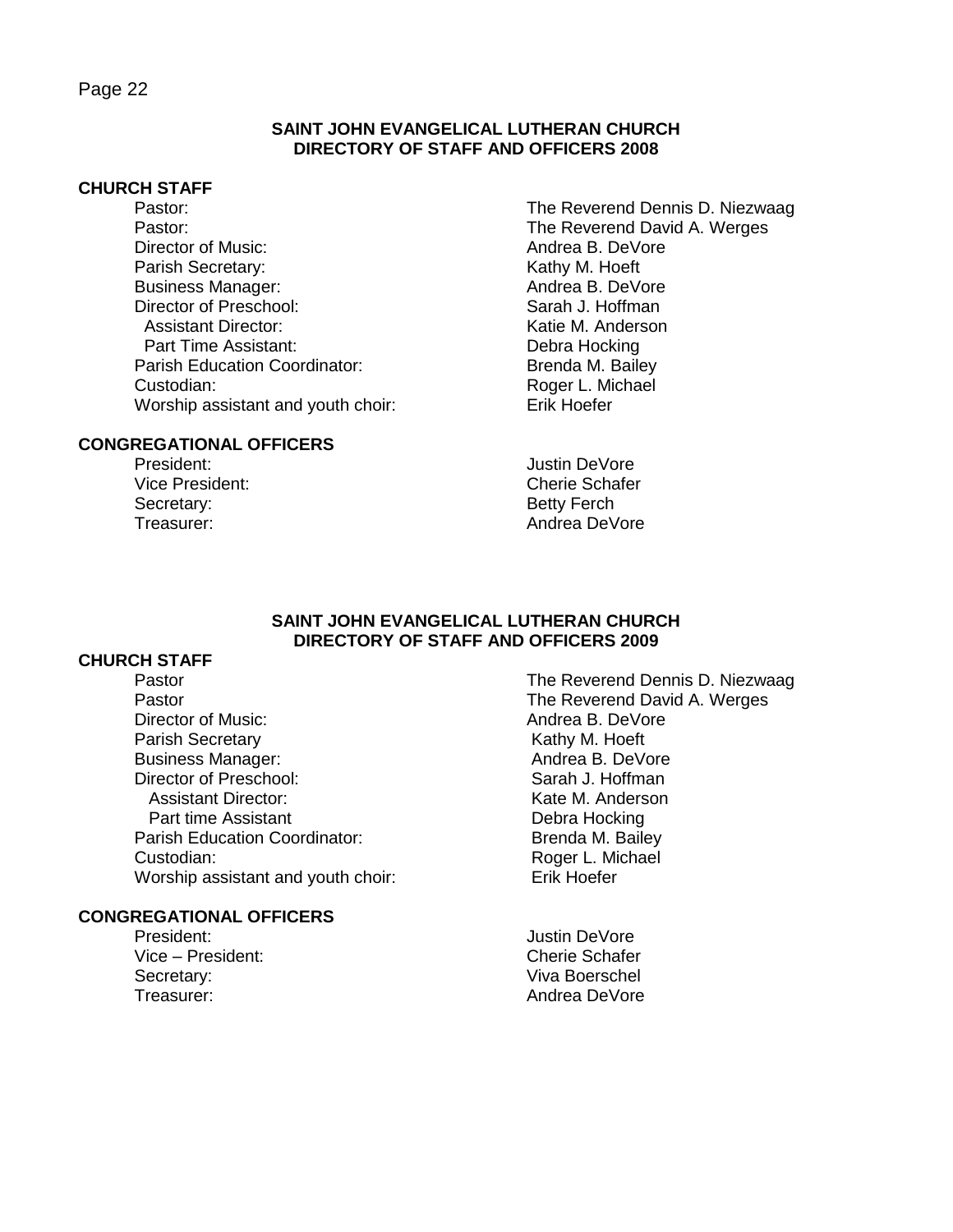#### **CHURCH STAFF**

Pastor: The Reverend David A. Werges Director of Music: Andrea B. DeVore Parish Secretary: 
Version Contract Contract Contract Contract Contract Contract Contract Contract Contract Contract Contract Contract Contract Contract Contract Contract Contract Contract Contract Contract Contract Contra Business Manager: Director of Preschool: Sarah J. Hoffman Assistant Director: Network and Muslim Kate M. Anderson Part time Assistant **Debra Hocking** Parish Education Coordinator: Custodian: Jason I. McDonald Worship assistant and youth choir: Erik Hoefer

## **CONGREGATIONAL OFFICERS**

Vice – President: Scott Hansen Secretary: Viva Boerschel Treasurer: Andrea DeVore

Pastor: The Reverend Dennis D. Niezwaag

President: Cherie Schafer

## **SAINT JOHN EVANGELICAL LUTHERAN CHURCH DIRECTORY OF STAFF AND OFFICERS 2011**

### **CHURCH STAFF**

Director of Music: Andrea DeVore Parish Secretary: The Contract of the Marine Kathy Hoeft<br>
Business Manager: The Contract of Andrea DeVore Business Manager: Custodian: Jason McDonald Director of Preschool: Whittney Nordmeyer<br>
Assistant Director: Sale Anderson<br>
Mate Anderson Assistant Director: Teachers: Debra Hocking

Worship assistant and youth choir: Erik Hoefer

#### **CONGREGATIONAL OFFICERS**

- Vice President: Scott Hansen Secretary: **Lori Otto** Treasurer: Andrea DeVore
- Pastor: **Pastor:** The Reverend Dennis Niezwaag Pastor: The Reverend David Werges Carleen Laue
- President: Cherie Schafer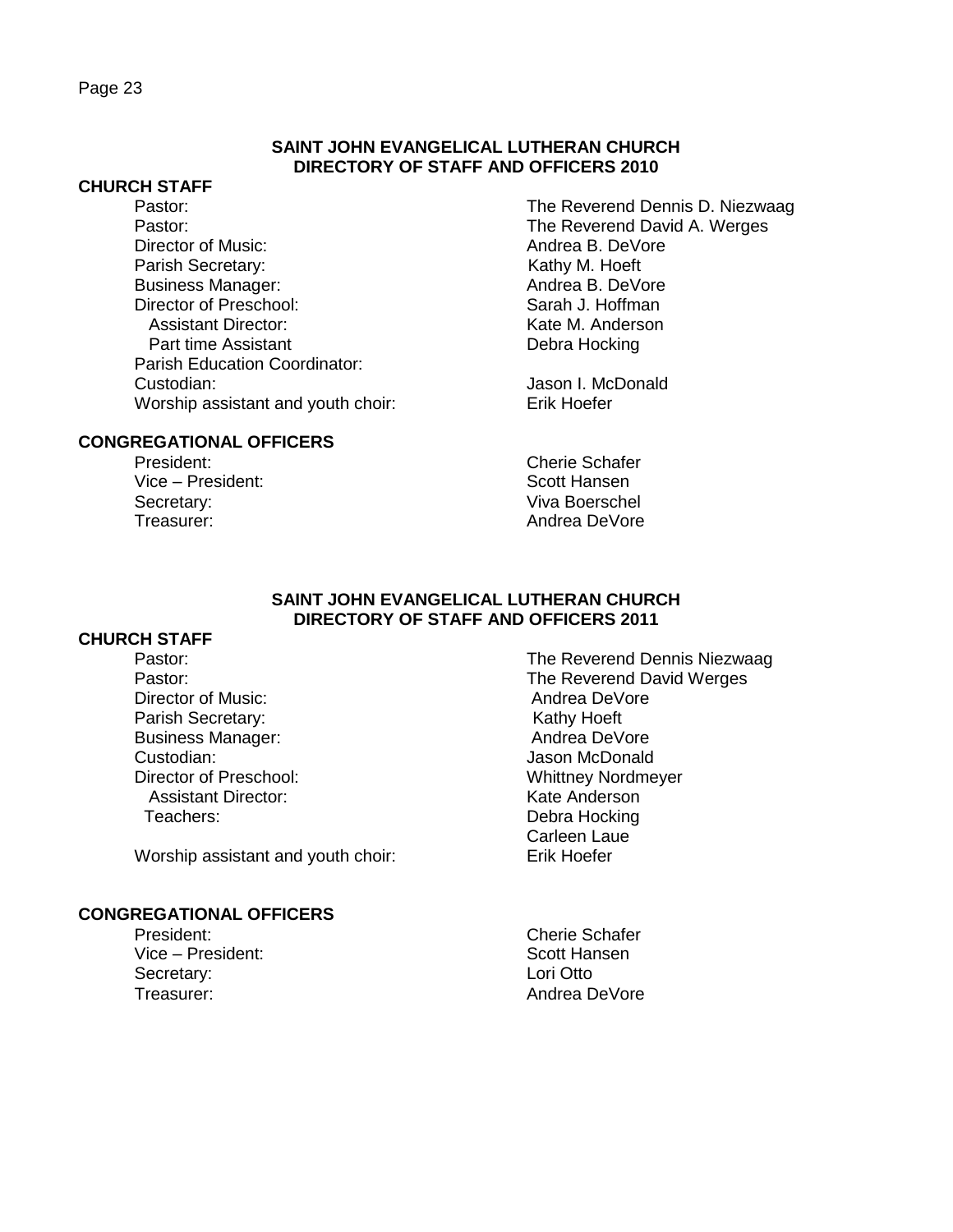#### **CHURCH STAFF**

Youth & Family Coordinator Melinda King Director of Music: Andrea DeVore Parish Secretary: We are a secretary: Kathy Hoeft Business Manager: Andrea DeVore Custodian: John Swiggum Director of Preschool: Kate Anderson Assistant Director: Whittney Nordmeyer Teachers: Debra Hocking

Worship Assistant and youth choir: Erik Hoefer

## **CONGREGATIONAL OFFICERS**

Pastor: The Reverend Dennis Niezwaag Pastor, Part-time: The Reverend Jim Carpenter Carleen Laue

President: Scott Hansen Vice-President: Laurie Heidebrink Secretary: Secretary: All and the Marilyn Isakson Treasurer: Andrea DeVore

#### **SAINT JOHN EVANGELICAL LUTHERAN CHURCH DIRECTORY OF STAFF AND OFFICERS 2013**

## **CHURCH STAFF**

Pastor, Part-time:<br>
Youth & Family Coordinator<br>
Youth & Family Coordinator<br>
The Reverend Jim Carpenter Youth & Family Coordinator Director of Music: Andrea Devore Parish Secretary: Kathy Hoeft Business Manager: Andrea DeVore Custodian: John Swiggum Director of Preschool: Kate Anderson Assistant Director: Whittney Franke Teacher: Carleen Laue<br>
Carleen Laue<br>
Carleen Laue Carleman Carles Carles Carles Carles Carles Carles Carles Carles Carles Carles Carles Carles Car Worship assistant and youth choir:

## **CONGREGATIONAL OFFICERS**

- President: Scott Hansen Secretary: Secretary: Secretary: Secretary: Secretary: Secretary: Secretary: Secretary: Secretary: Secretary: Secretary: Secretary: Secretary: Secretary: Secretary: Secretary: Secretary: Secretary: Secretary: Secretary: Se
- Pastor: The Reverend William Odermann, Interim
- Vice-President: Laurie Heidebrink Treasurer: Andrea DeVore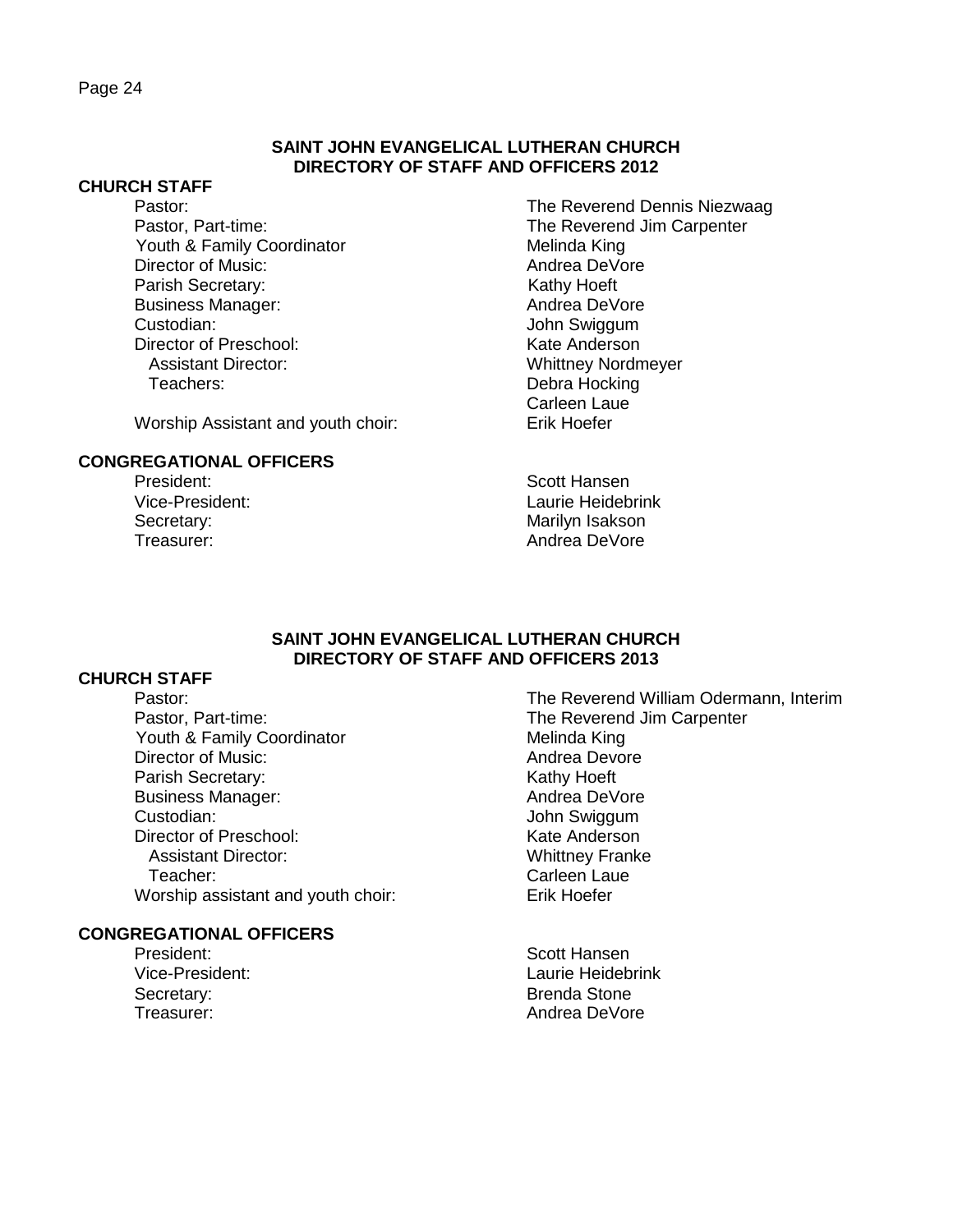### **CHURCH STAFF**

Pastor: The Reverend Dennis Niezwaag Pastor, Part-time: The Reverend Jim Carpenter Pastor, Visitation: The Reverend Paul Nelson Youth & Family Coordinator: Laurie Heidebrink Director of Music: Andrea DeVore Parish Secretary: New York 1997 Secretary: Business Manager: Andrea DeVore Custodian: John Swiggum Director of Preschool: Kate Low Assistant Director: Whittney Franke Teacher: Carleen Laue Worship assistant and youth choir: Erik Hoefer

### **CONGREGATIONAL OFFICERS**

Vice-President: Secretary: Secretary: Secretary: Secretary: Secretary: Secretary: Secretary: Secretary: Secretary: Secretary: Secretary: Secretary: Secretary: Secretary: Secretary: Secretary: Secretary: Secretary: Secretary: Secretary: Se

President: Laurie Heidebrink / Eric Johanningmeier

Treasurer: Andrea DeVore

#### **SAINT JOHN EVANGELICAL LUTHERAN CHURCH DIRECTORY OF STAFF AND OFFICERS 2015**

## **CHURCH STAFF**

Pastor, Part-time: The Reverend Jim Carpenter Pastor, Visitation: The Reverend Paul Nelson Youth & Family Coordinator: Laurie Heidebrink Parish Secretary: Kathy Hoeft Business Manager: Andrea DeVore Custodian: John Swiggum Director of Preschool: Whittney Franke Teacher: Carleen Laue Substitute Teacher: Contract Contract Contract Dusty Schmitt Worship assistant and youth choir: Erik Hoefer

#### **CONGREGATIONAL OFFICERS**

Secretary: Secretary: Secretary: Secretary: Secretary: Secretary: Secretary: Secretary: Secretary: Secretary: Secretary: Secretary: Secretary: Secretary: Secretary: Secretary: Secretary: Secretary: Secretary: Secretary: Se

Pastor: The Reverend Dennis Niezwaag The Reverend William Odermann, Interim Director of Music: Andrea DeVore / Melanie Johanningmeier

President: **Existence Information** Eric Johanningmeier Vice-President: Vice-President: Jeremy Heyer Treasurer: Andrea DeVore